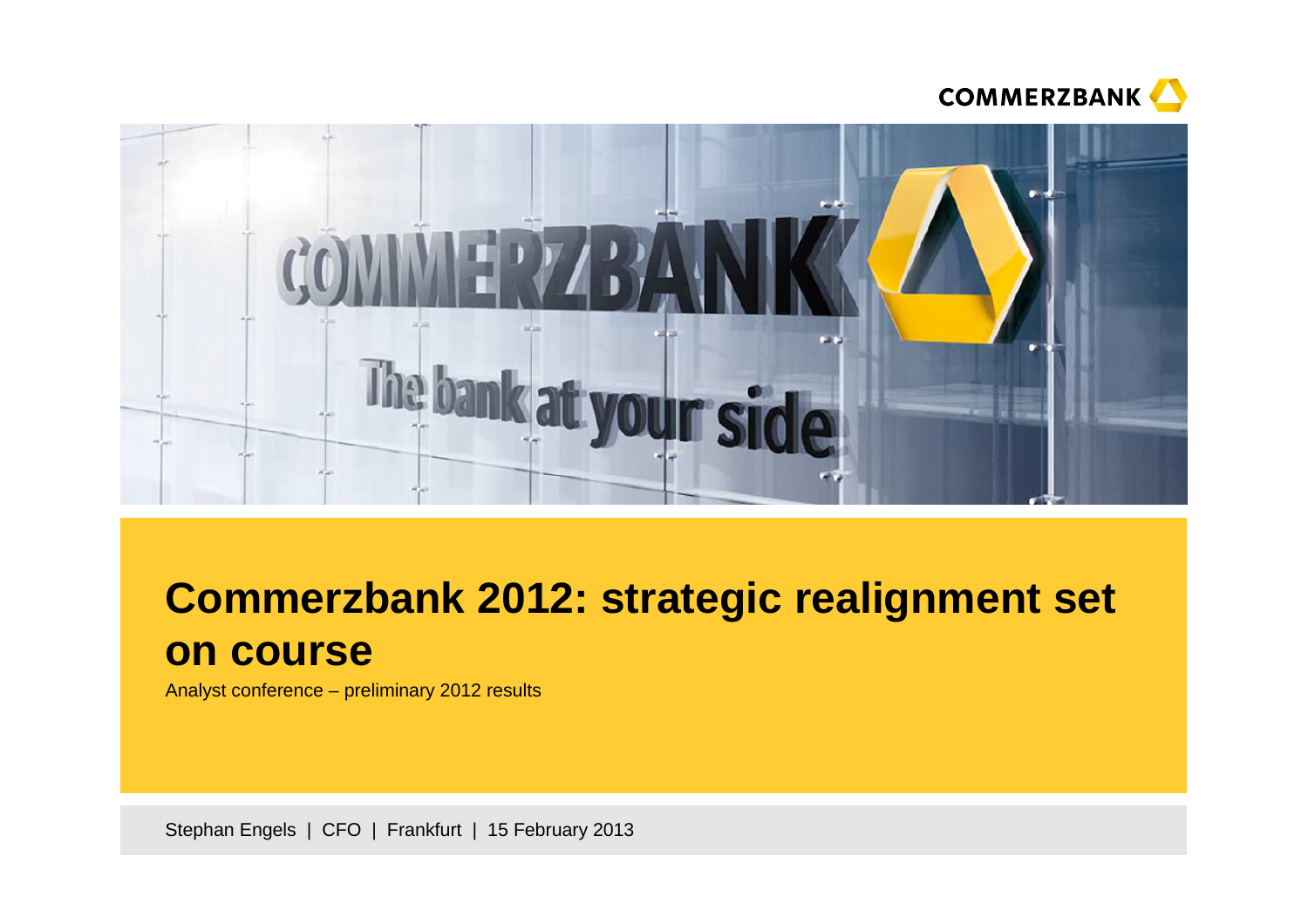

### **Commerzbank in FY2012 at a glance**

- Strategic realignment of Commerzbank initiated with new targets and strategicagenda, new brand positioning, realignment of PC and establishment of NCA
- Good start to Non-Core wind-down with €30bn EaD (incl. NPL) reduction already achieved in FY2012, reducing NCA portfolio by 17% vs. year-end 2011
	- €1.0bn cost reduction achieved, reaching cost level of €7.0bn, significantly below original target of  $\epsilon$ 7.6bn and FY2011 costs of  $\epsilon$ 8.0bn
- EBA capital requirement significantly overachieved, CT 1 ratio increased from 9.9% to 12.0%, Basel III fully phased in CET 1 of 7.6% at year-end
- Group operating result of  $\epsilon$ 1.2bn significantly improved y-o-y, net result of  $\epsilon$ 6m includes €-673m DTA impairment and €-268m effect from sale of Bank Forum
	- Core Bank with solid adjusted operating result of €2.8bn in 2012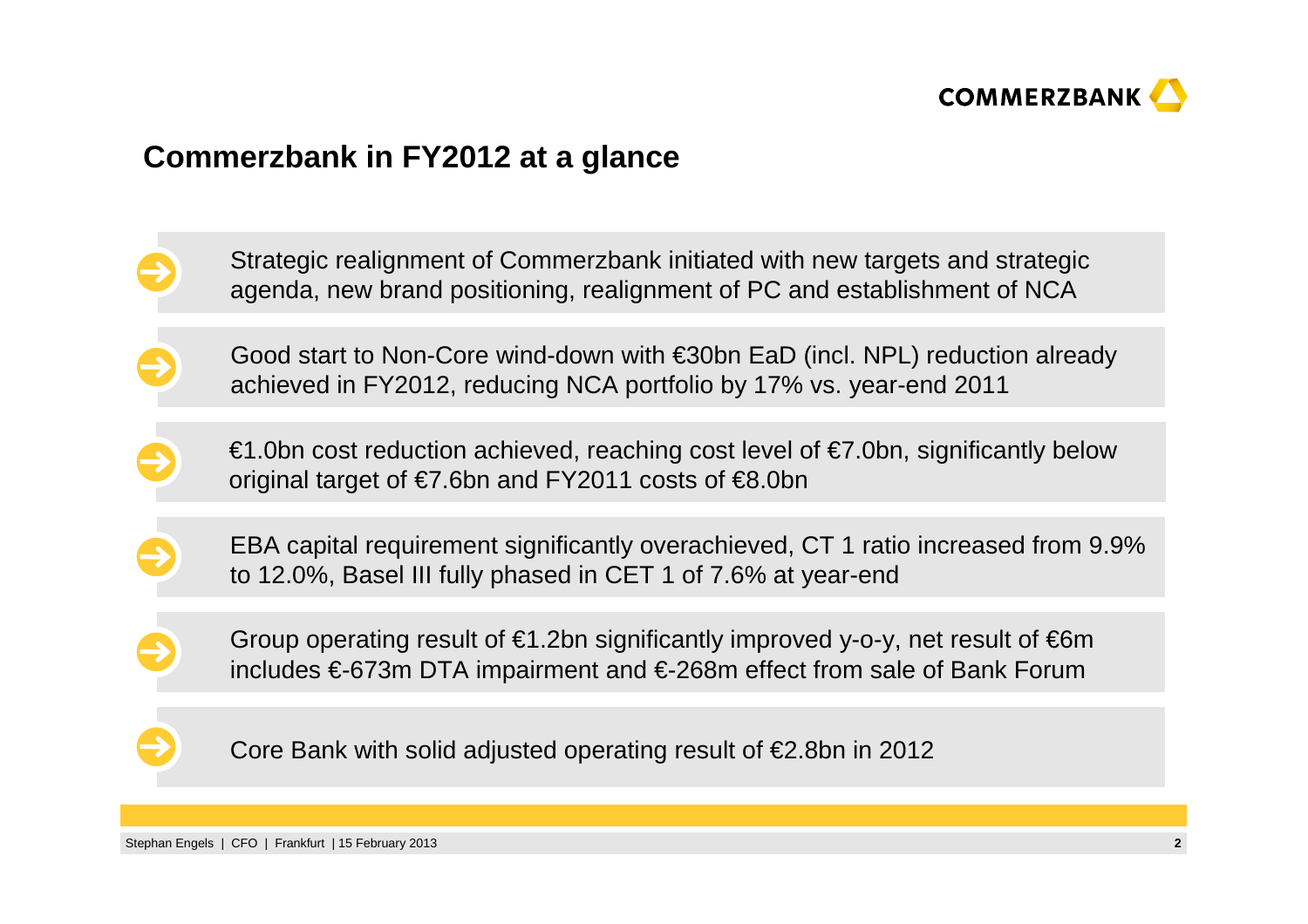

## **Revenues before LLP adjusted for extraordinary effects showstable and solid revenues before LLP in Group and Core Bank**



1) FY 2011 and Q1 12 and Q2 12: NCA and PRU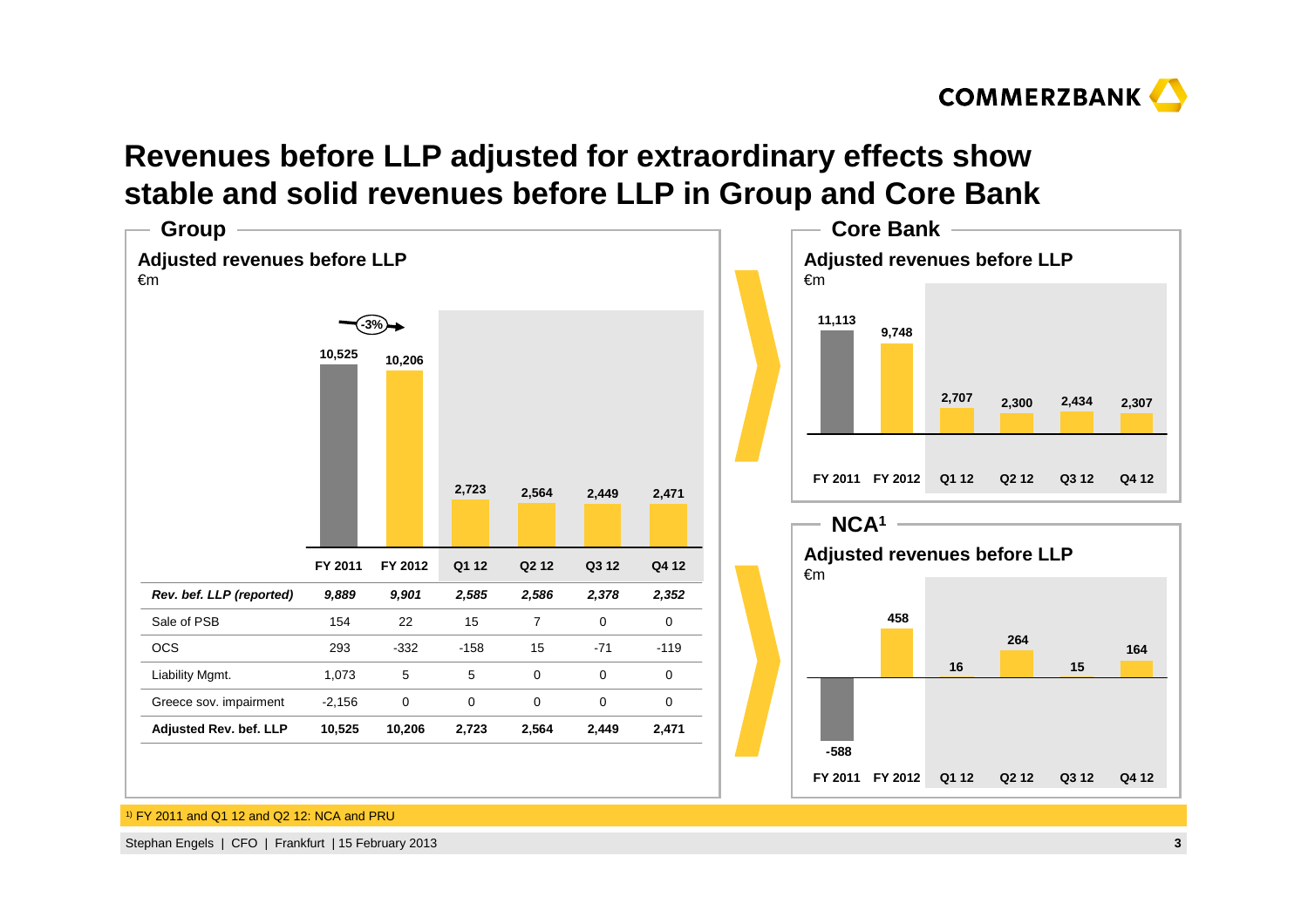

## **Core Bank with solid adjusted operating result of €2.8bn in 2012**



1) FY 2011 and Q1 12 and Q2 12: NCA and PRU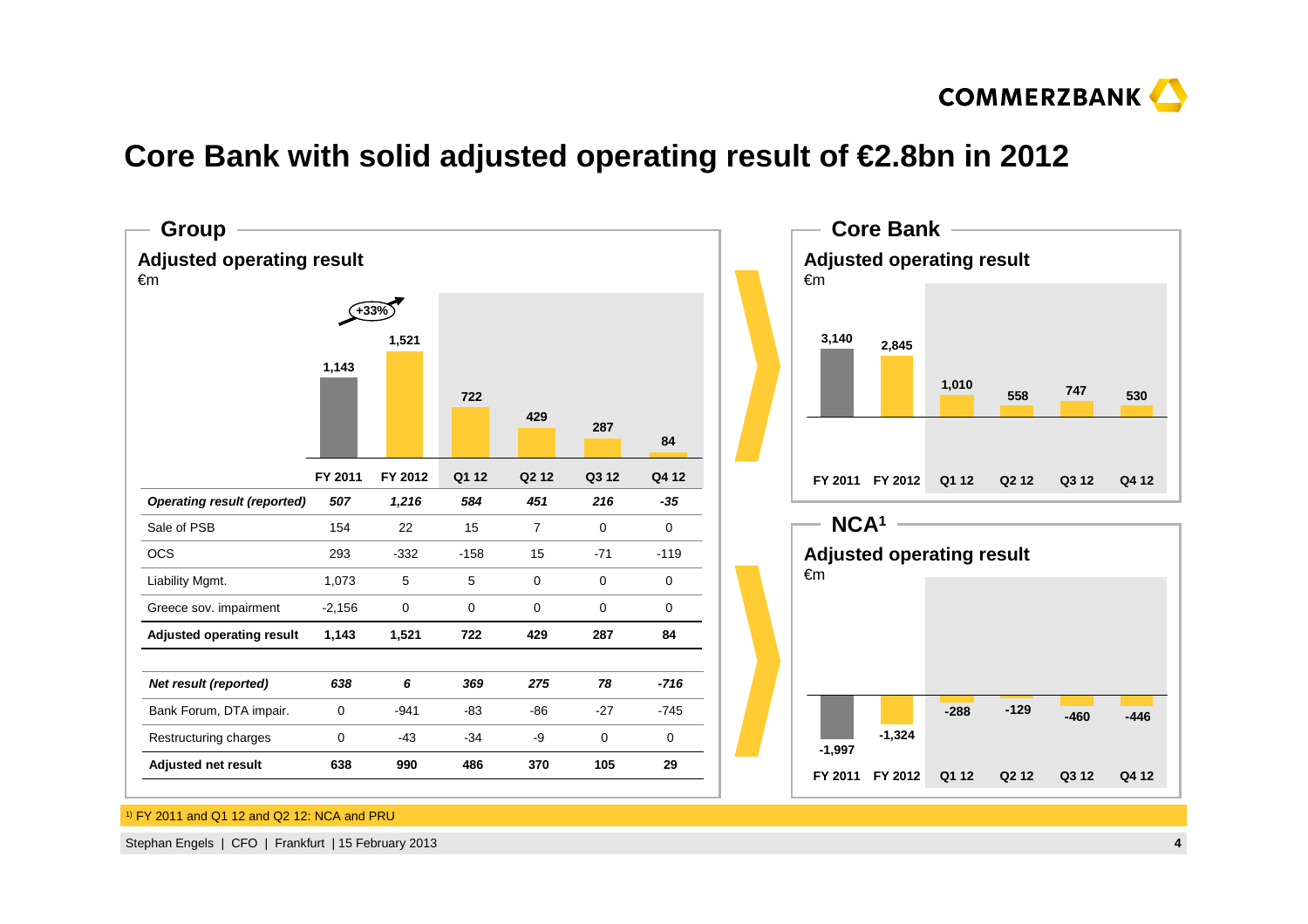

## **Core Bank with solid adjusted operating result, significant costreduction in FY 2012**



#### **Q4 vs. Q3 2012**

- **▲** Solid adjusted operating result of €2.8bn achieved in a volatile market environment with lower client activity and falling interest rates
- ▼ Revenues weaker y-o-y as interest income declines amid 4%/€26bn balance sheet reduction and lower interest rates,<br>commission income driven by still low level of market confidence commission income driven by still low level of market confidence
- **▲** Core bank LLPs on a low level and €199m below FY 2011, benefiting from strong German economy and sound portfolio
- **▲** Significant y-o-y cost efficiencies of €871m realized thanks to stringent cost management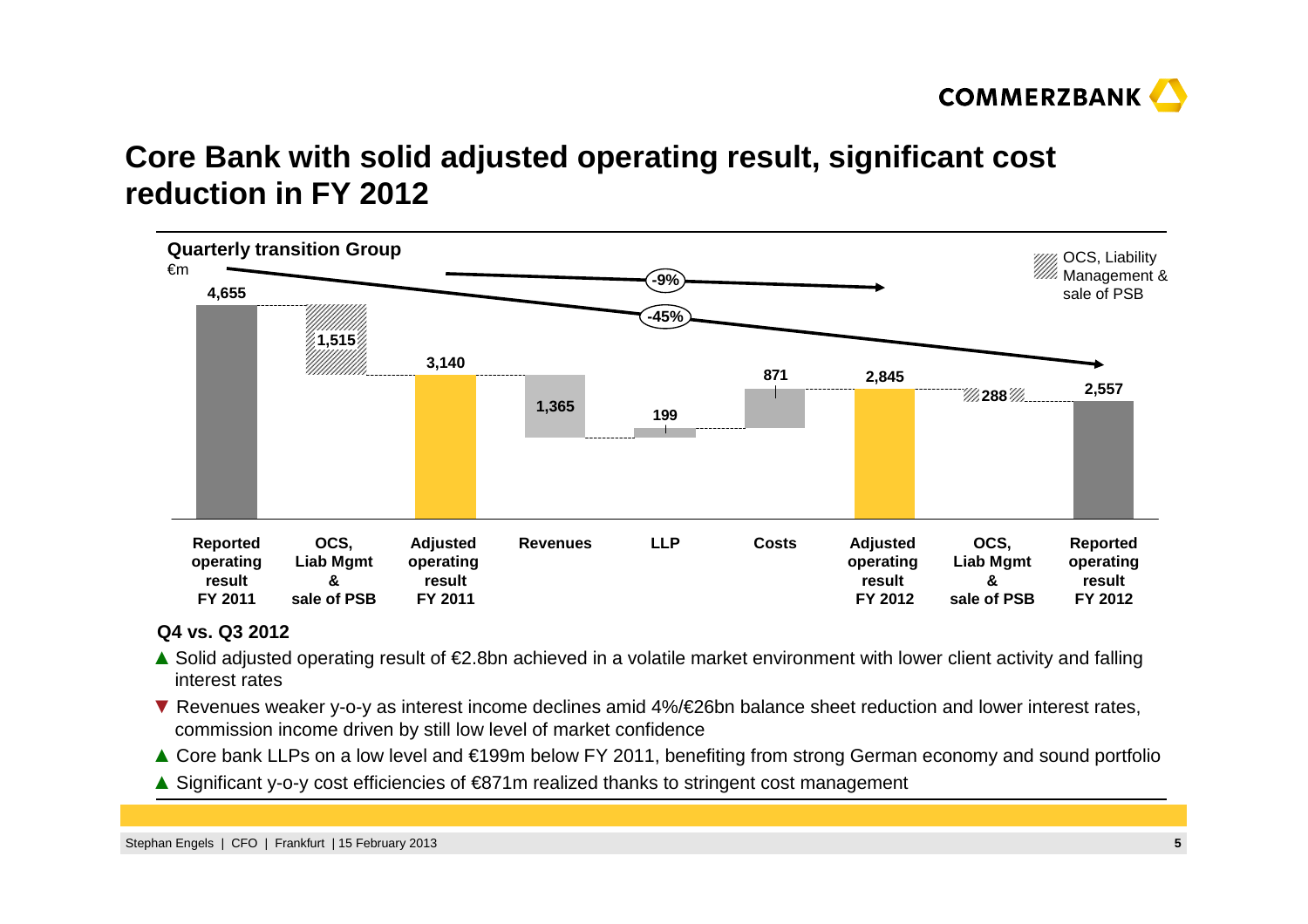

### **Core Bank FY 2012 operating results**

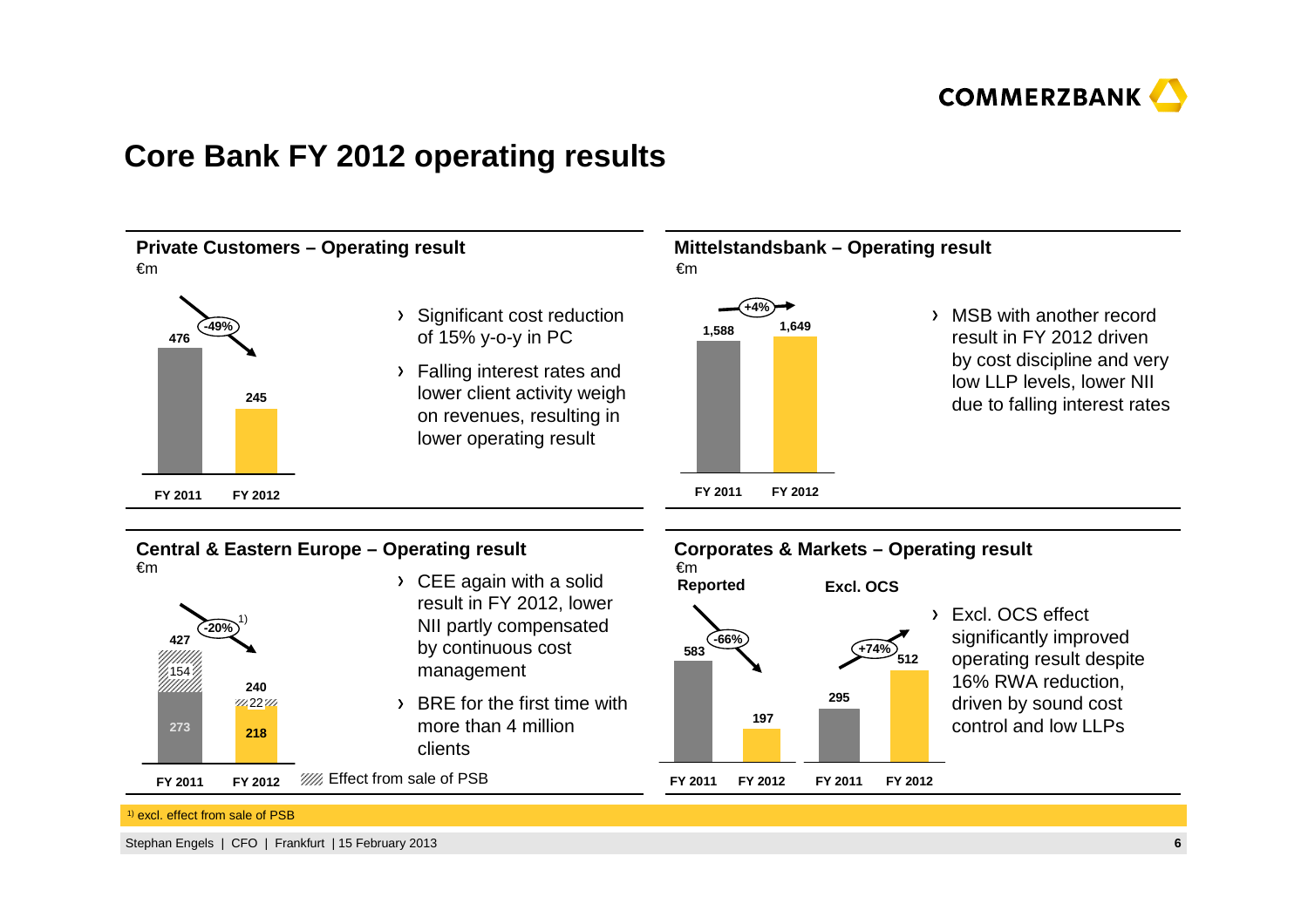

## **Q4 group net result of €-716m – Core Bank with solid result**

Solid operating result in Core Bank of €530m excl. OCS effect of €-118m

Core Bank revenue development in Q4 almost stable vs. Q3, commission and trading income weaker in-line with seasonality, compensated by better net investment income

Group operating result of  $\epsilon$ -35m – negatively affected by OCS effect of  $\epsilon$ -119m and higher loan-loss provisions driven by Ship Finance in-line with previous LLP guidance

NCA run-down mainly in CRE: significant EaD (incl. NPL) reduction of €9bn in Q4 in a positive market environment

As communicated, Q4 Group net result of €-716m affected by sale of Bank Forum(€-185m) and DTA impairment of  $€$ -560m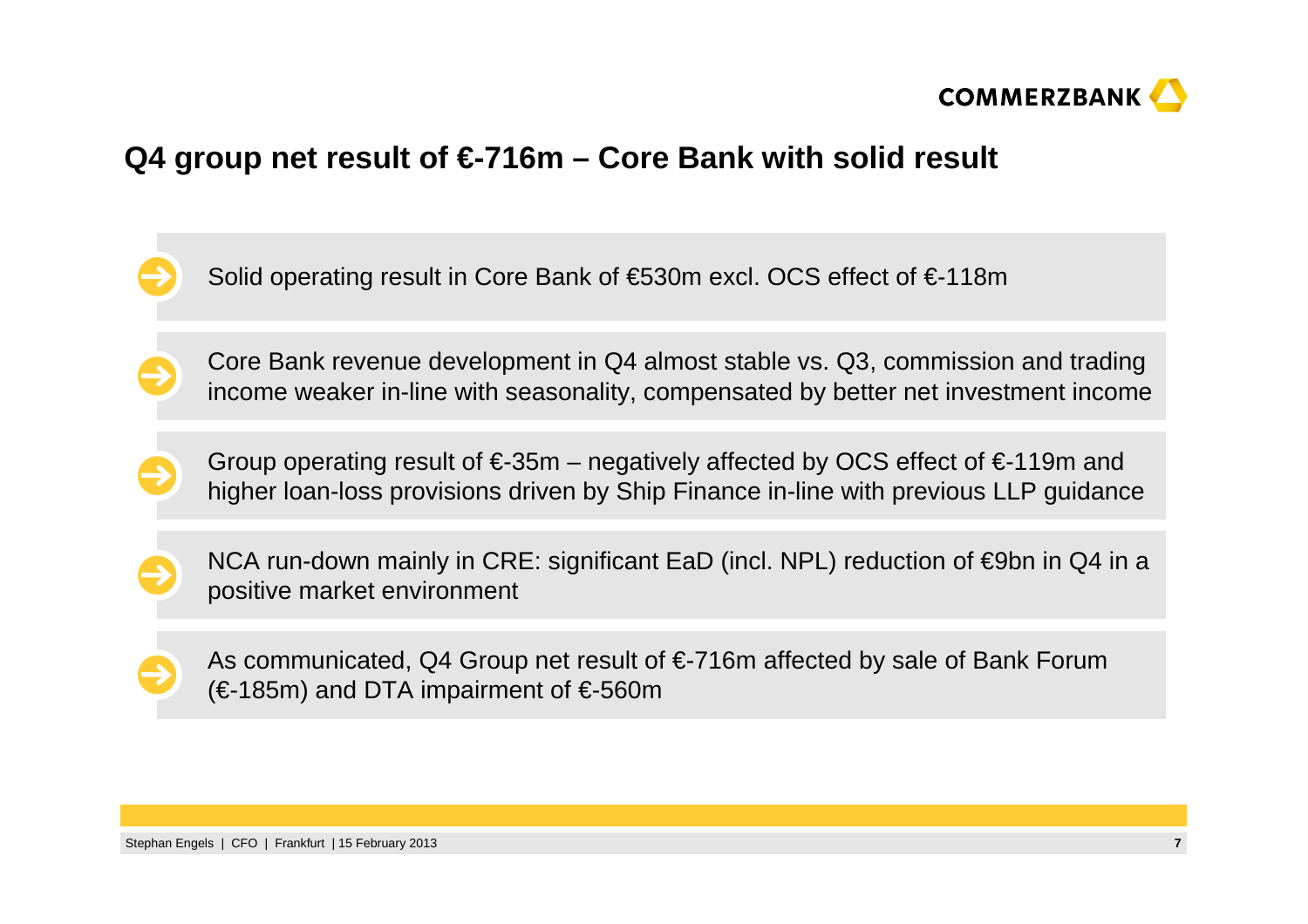

## **Commerzbank Financials at a glance**

| <b>Group</b>                         | Q4 2011  | Q3 2012 | Q4 2012 | 12M 2011 | 12M 2012 |
|--------------------------------------|----------|---------|---------|----------|----------|
| Operating result $(\epsilon m)$      | 163      | 216     | $-35$   | 507      | 1,216    |
| Core Tier 1 ratio B $2.5$ (%)        | 9.9      | 12.2    | 12.0    | 9.9      | 12.0     |
| $RWA$ ( $\notin$ bn)                 | 237      | 206     | 208     | 237      | 208      |
| Leverage ratio (%)                   | 21       | 19      | 19      | 21       | 19       |
| Core Bank (incl. O&C)                | Q4 2011  | Q3 2012 | Q4 2012 | 12M 2011 | 12M 2012 |
| Operating result $(\epsilon m)$      | 1,599    | 692     | 412     | 4,655    | 2,557    |
| Op. RoE (%)                          | 39.8     | 13.9    | 8.2     | 21.8     | 14.2     |
| CIR(%)                               | 48.4     | 68.9    | 76.5    | 59.3     | 70.0     |
| Risk density of EaD (bps)            | 31       | 27      | 27      | 31       | 27       |
| LTD ratio $(\%)$                     | 84       | 77      | 76      | 84       | 76       |
| NCA <sup>1</sup>                     | Q4 2011  | Q3 2012 | Q4 2012 | 12M 2011 | 12M 2012 |
| Operating result $(\epsilon m)$      | $-1,391$ | $-476$  | $-447$  | $-4,018$ | $-1,525$ |
| EaD incl. NPL volume $(\epsilon$ bn) | 181      | 160     | 151     | 181      | 151      |
| Risk density of EaD (bps)            | 37       | 58      | 66      | 37       | 66       |

1) EBA-Buffer re-allocated as of Q4 2012 from O&C to NCA (restated in Q3 2012)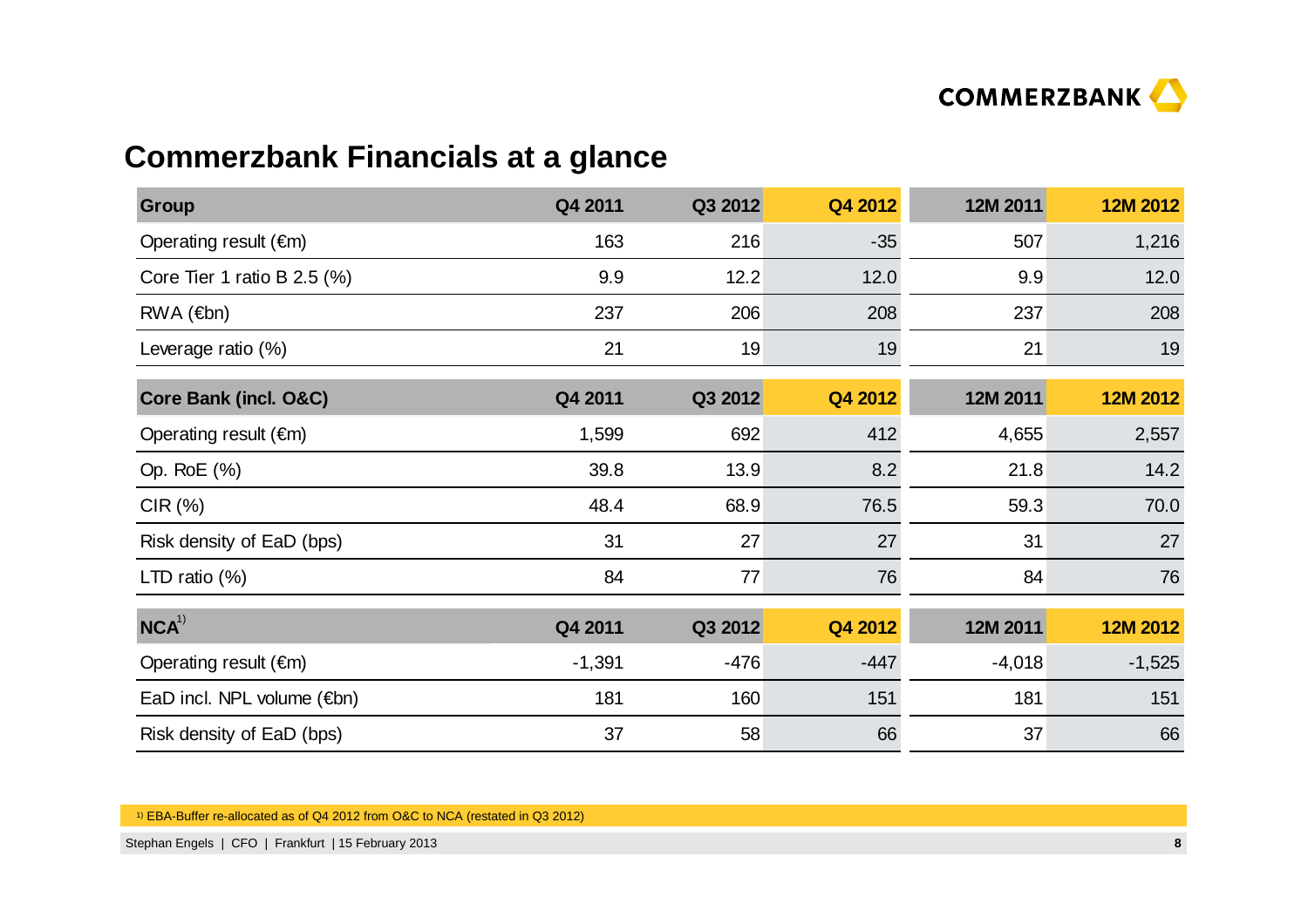

## **Group operating result influenced by negative OCS effect and higher LLPs in-line with previous company guidance**



#### **Q4 vs. Q3 2012**

- **►** Revenue development in Q4 vs. Q3 includes €-47m delta in OCS effect (€-119m in Q4 vs. €-71m in Q3); seasonally weaker commission and trading income compensated by better net investment income
- ▲ Q4 LLPs bring full year 2012 in-line with previous company guidance, positive development in Core<br>Rank but bigher LLPs in NCA Shin Finance Bank but higher LLPs in NCA Ship Finance
- ▼ Net result negatively influenced by €-560m DTA impairment and €-185m effect from Bank Forum sale, which was already reflected in capital position

<sup>1)</sup> consolidated result attributable to Commerzbank shareholders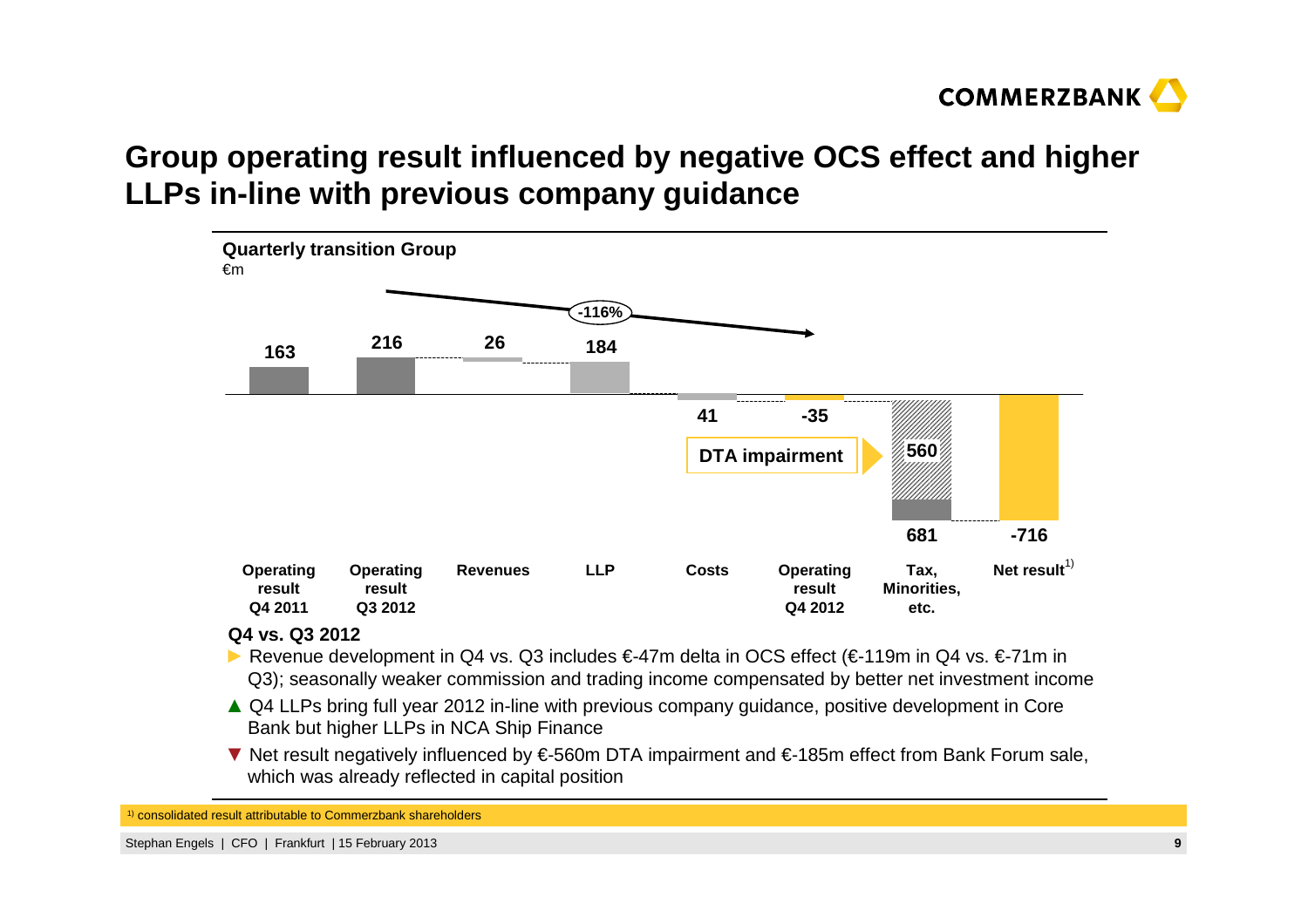

### **Core Bank: Almost stable net interest income in Q4 vs. Q3**



- **▲** Almost stable net interest income development in Q4 vs.<br>O3 but still on a low level Q3, but still on a low level
- **►** Commission income seasonally weaker Q4 vs. Q3 but stable y-o-y
- **►** Other revenues include €715m from liability management and €75m OCS effect in Q4/2011 and €-118m OCS effect in Q4/2012



<sup>1)</sup> w/o repos/ collaterals and central banks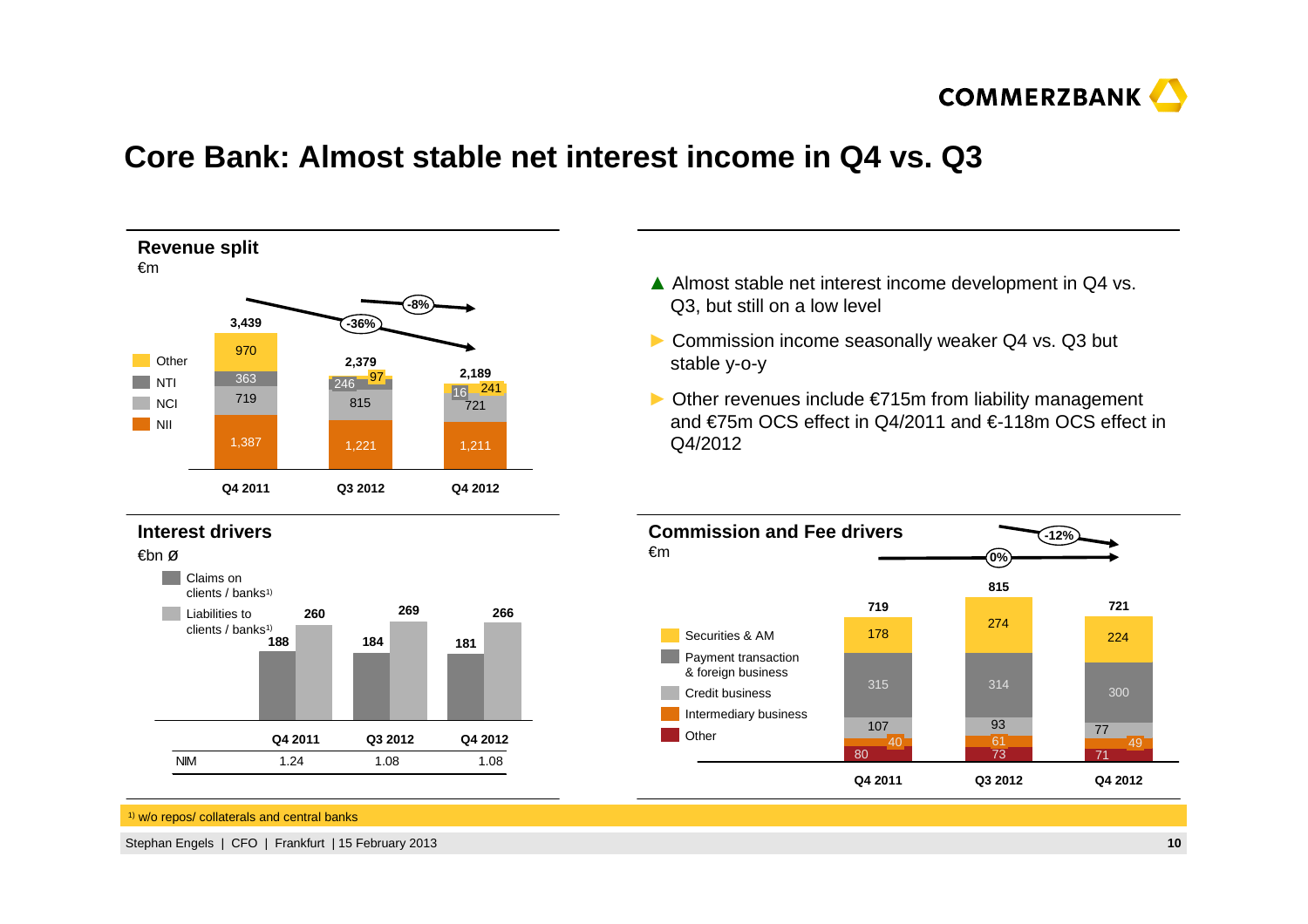

## **Core Bank: With costs nearly flat in Q4 vs. Q3, full year €871m below FY 2011**



#### **Q4 vs. Q3 2012**

- **▲** Costs in Q4 vs. Q3 nearly flat, despite normal seasonal effects and kick off of new brand positioning
- **▲** Costs in last five quarters significantly below H1 2011 run-rate and no cost increase in H2 2012 compared to H1-2012
- **▲** FY 2012 cost level of €6.6bn in Core Bank: significant reduction of €871m compared to FY 2011 costs of €7.5bn

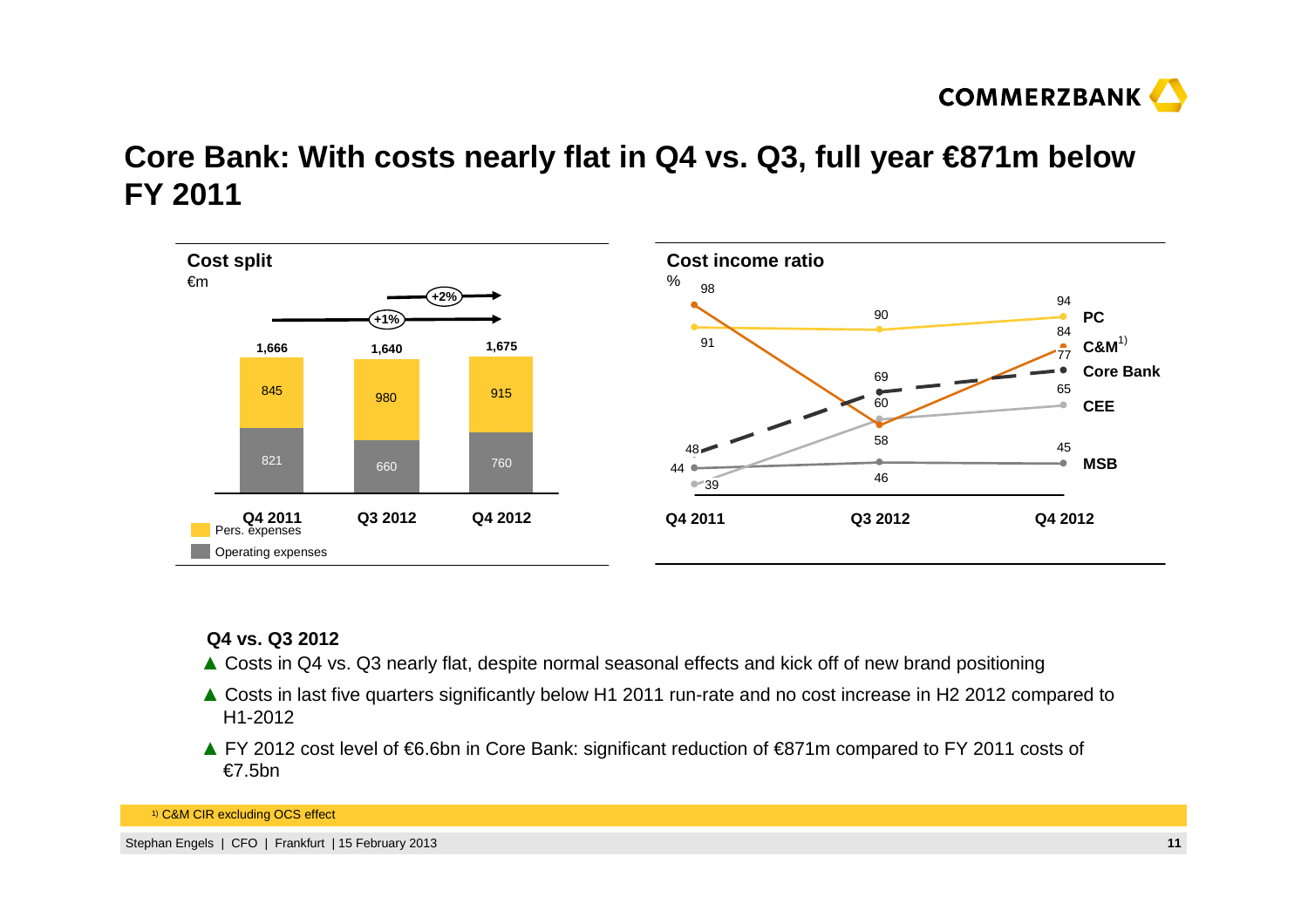

## **Core Bank: LLP still on a low level benefitting from sound portfolio structure and robust German economy**



- **▲** Good portfolio quality Risk density expected to remain low
- **▲** Default portfolio further reduced NPL ratio on a very low level
- **▲** FY 2012 LLPs in Core Bank of €283m again on a low level and €199m below FY 2011, benefitting from continuation of benign risk environment and releases in MSB



1) Default portfolio incl. Bank Forum (€0.8bn)

2) as % of EaD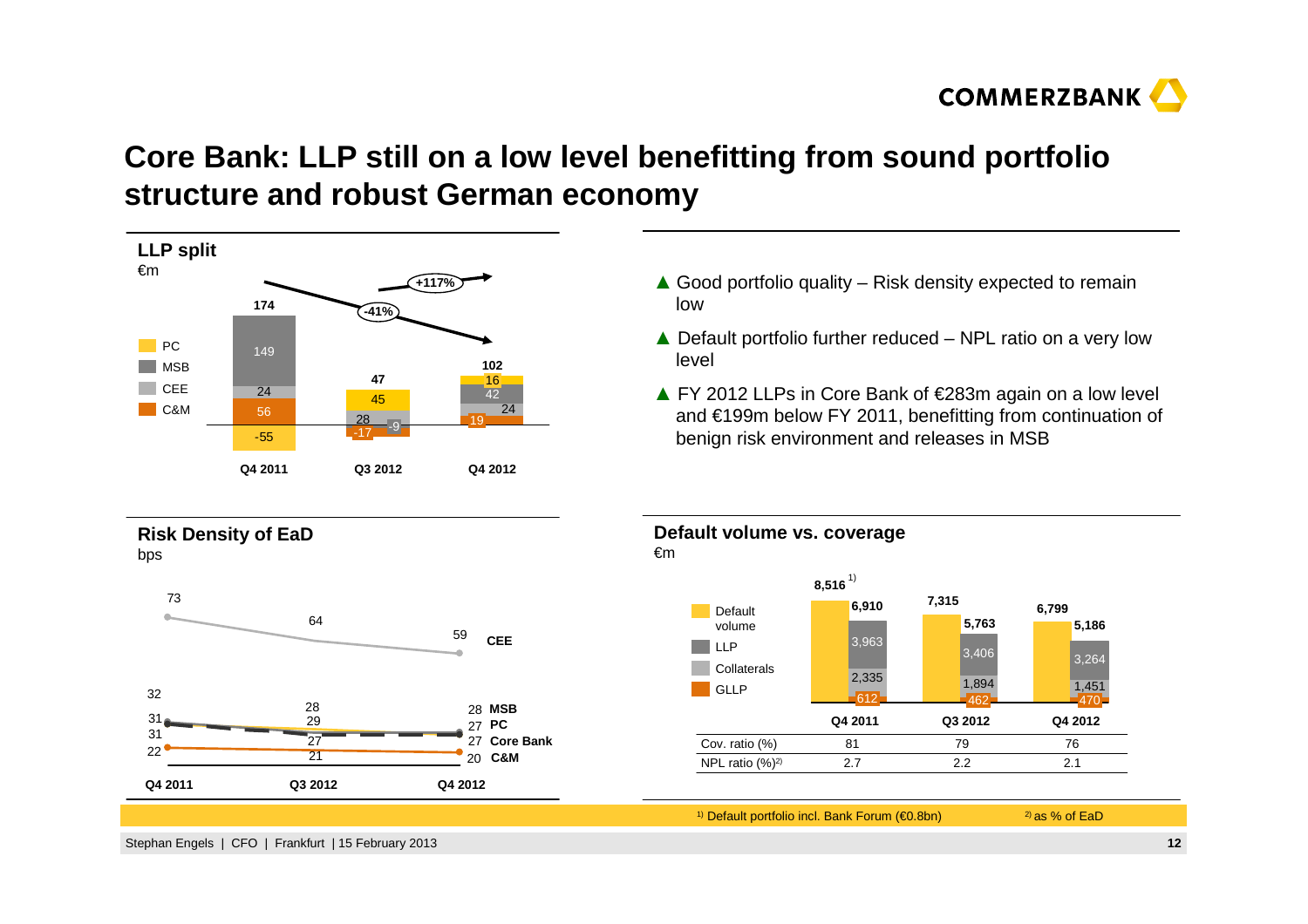

### **Core Bank Q4 operating results**

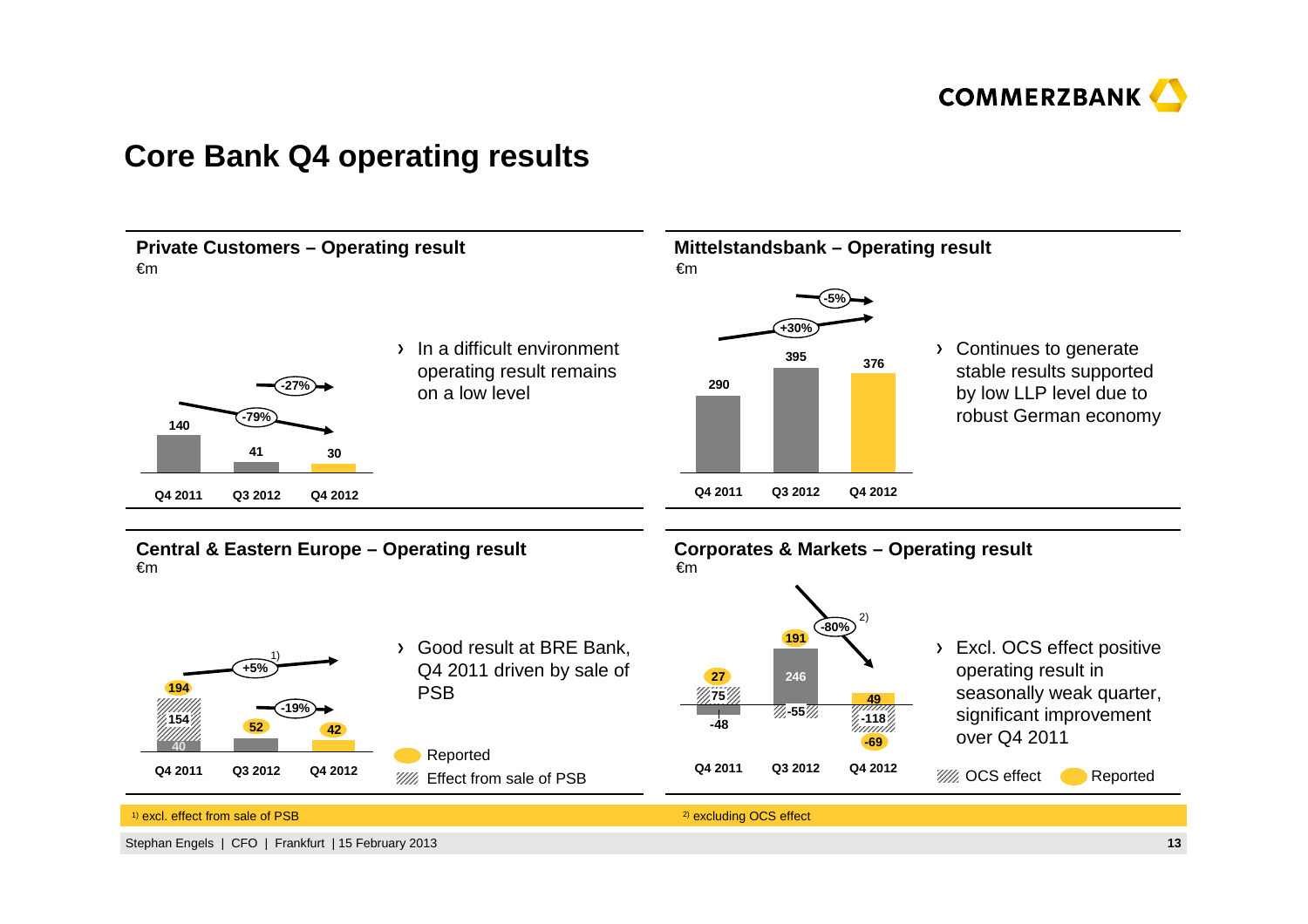

## **Private Customers: In a difficult environment operating result remains on a low level**



#### **Q4 vs. Q3 2012**

- ► Interest income stabilized with slight increase in Q4 vs. Q3, but commission income seasonally weaker
- ▲ Loan loss provisions below normalized level due to GLLP releases
- ▲ Operating costs on business activities flat, moderate increase driven by marketing campaign<br>
∴ City Cotton Discosse in City Cotto
- ▲ Significant increase in deposits of €9bn in FY 2012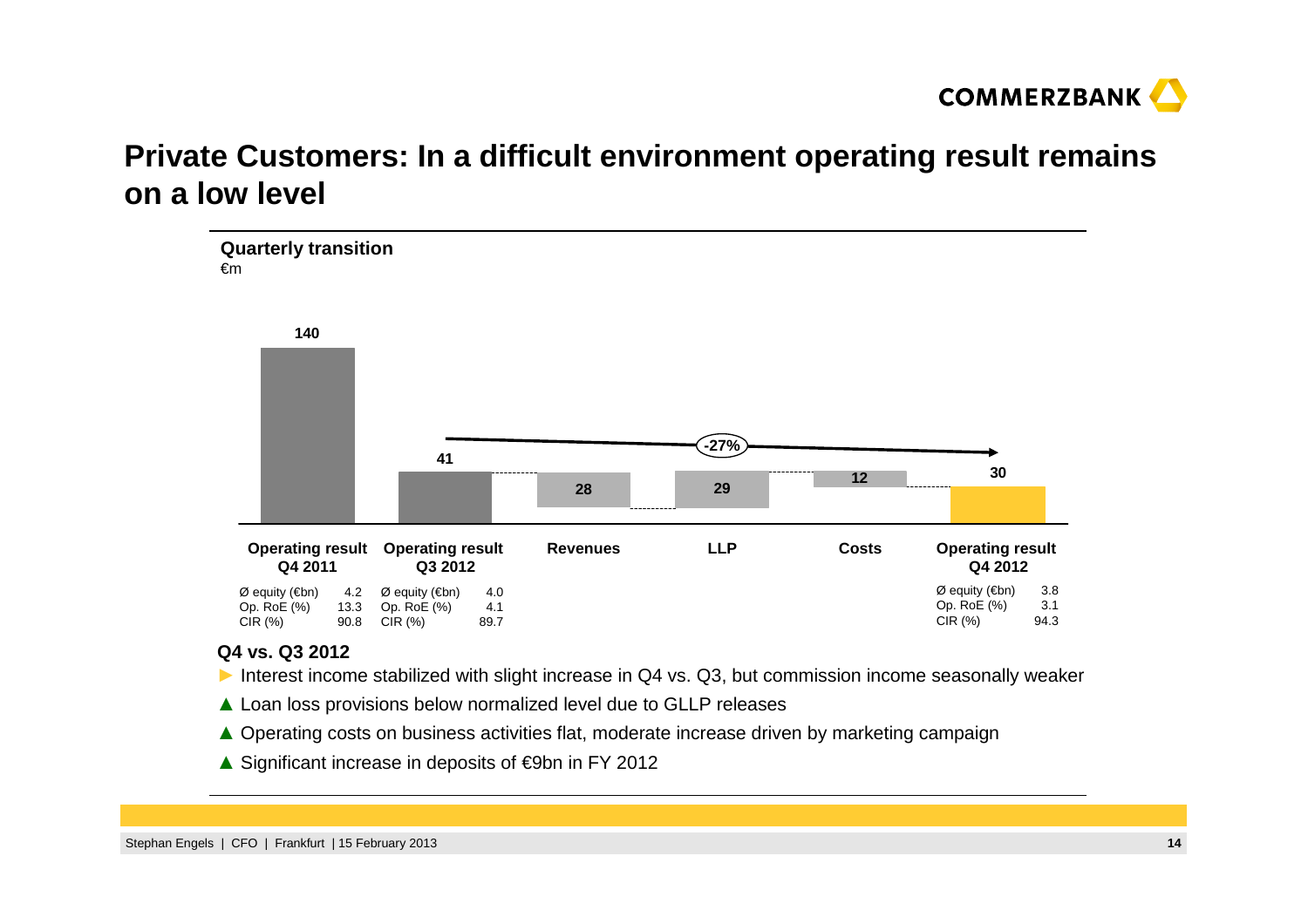

### **PC divisional split**



**Direct Banking – Revenues before LLP**  €m



- › Stable revenues in Q4 vs. Q3
- › NCI at a stable level
- › Despite lower interest rates increasing deposit volumes
- › Net new customers of 12 thousand during Q4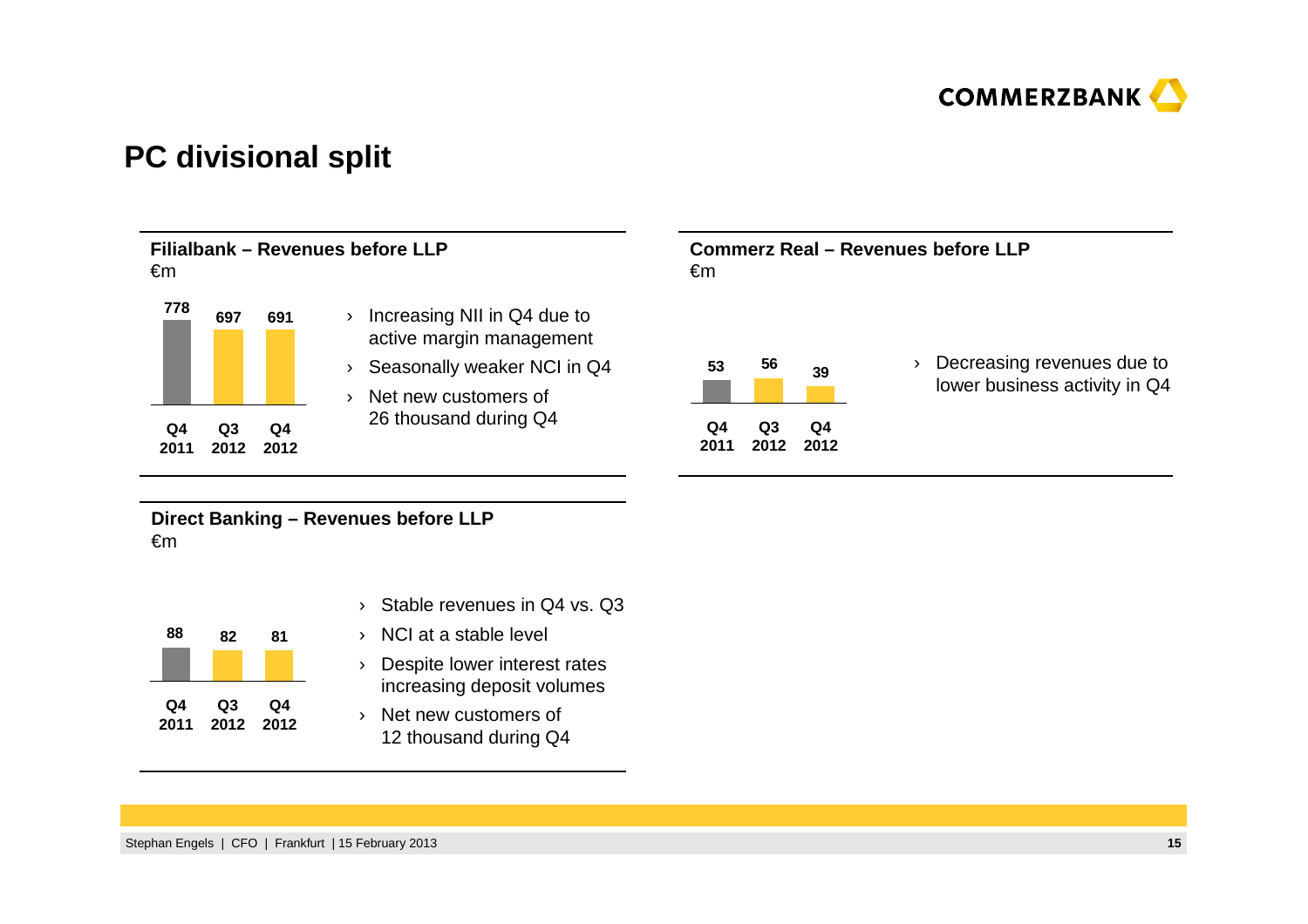

## **Mittelstandsbank: Continues to generate stable results supported by low LLP level due to robust German economy**



#### **Q4 vs. Q3 2012**

- ▲ Revenues increased in Q4 vs. Q3 due to restructuring of loans and better foreign trade business<br>hut where negatively affected by low deposit interest rates but where negatively affected by low deposit interest rates
- ▲ LLP increasing but still on a low level due to robust German economy
- **►** Slight increase in expenses due to higher regulatory costs and year-end effects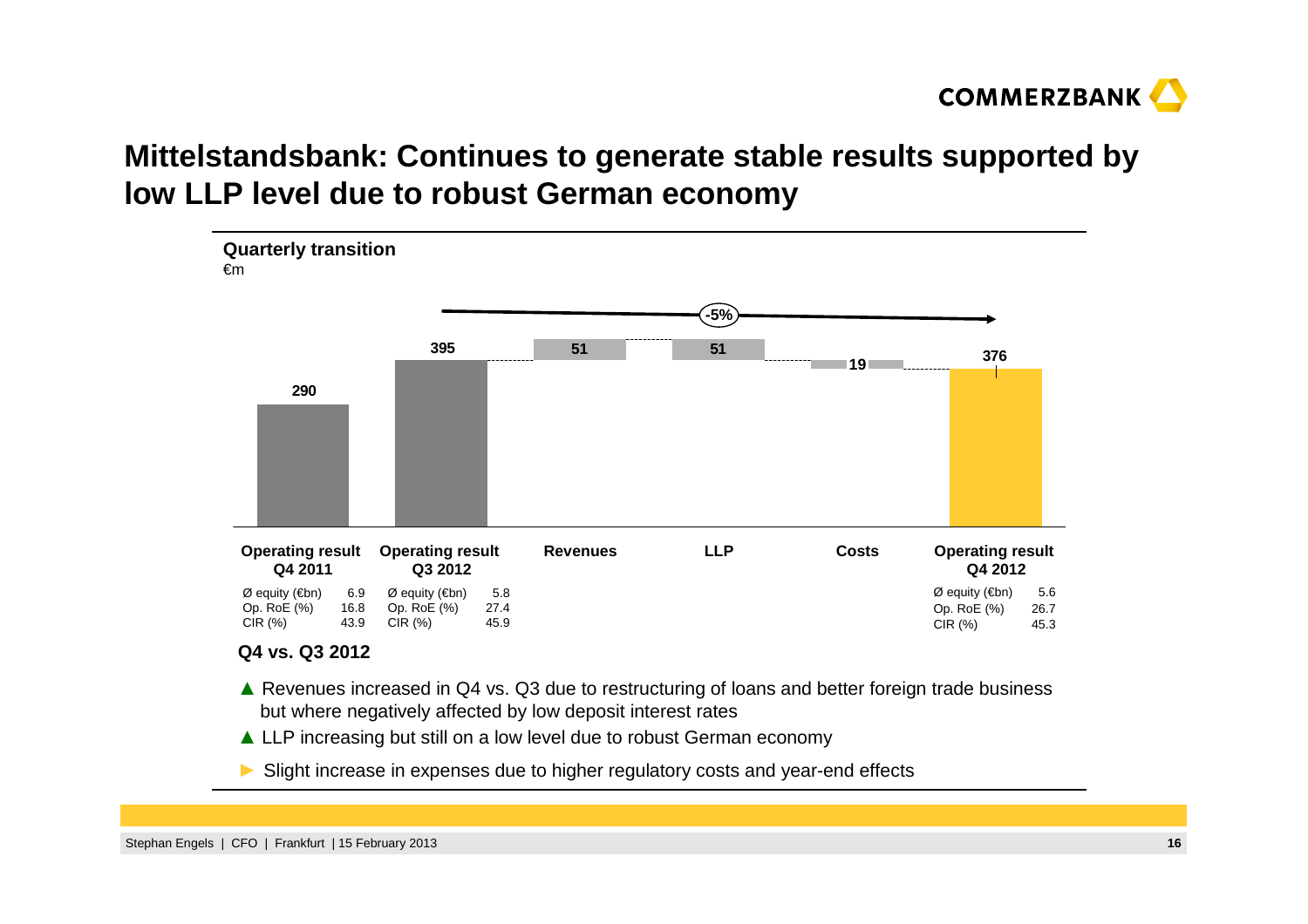

### **MSB divisional split**

#### **Mittelstand Germany – Revenues before LLP**  €m



- › Stable revenues from loan business
- › Declining deposit margin due to lower interest rate environment

#### **Corporate Banking & International – Revenues before LLP** €m**234 <sup>278</sup> 282**› Increasing revenues from international business

- **Q4 2012Q3 2012Q4 2011**
- 
- $\rightarrow$   $\,$  Q4 including restructuring of loans
- › Weaker deposit margin and lower demand for loans

**Financial Institutions – Revenues before LLP**  €m

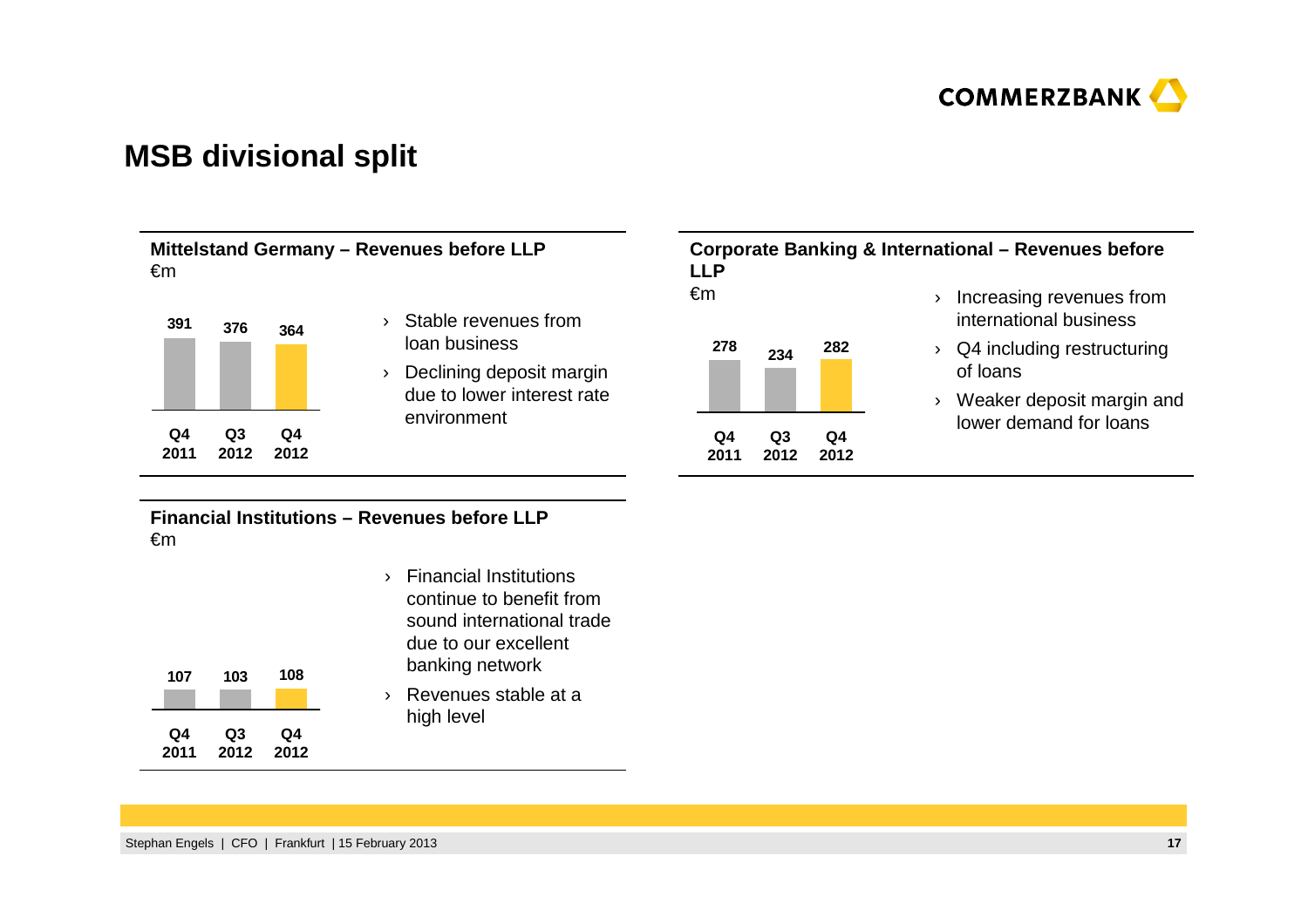

## **Central & Eastern Europe: Good result at BRE Bank in Q4, portfolio realignment of CEE completed in 2012**



#### **Q4 vs. Q3 2012**

- ▲ Loan-to-deposit (LtD) ratio at BRE Bank improved by 5%pts in Q4 vs. Q3 and 9%pts y-o-y to 116%<br>■ P
- ► Revenues affected by rate cuts of National Bank of Poland and softening of economic environment
- ► Closing of Bank Forum (October 2012) with an impact of €-185m on non-operating result, which was<br>already reflected in capital position already reflected in capital position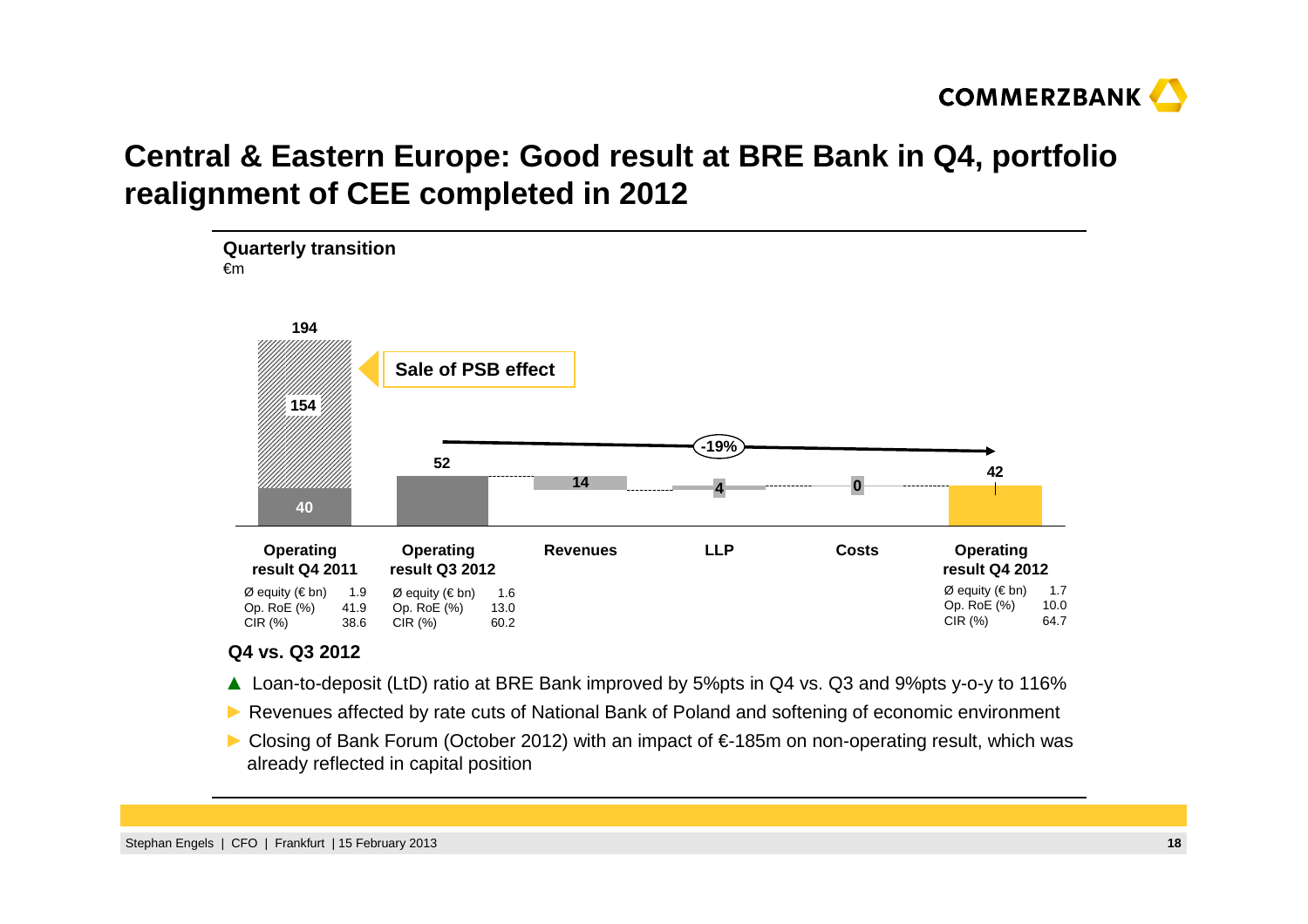

## **Corporates & Markets: Excl. OCS effect positive operating result in seasonally weak quarter**



#### **Q4 vs. Q3 2012**

- ► Lower revenues driven by seasonally weaker client activity in Q4 vs. Q3<br>A Slight cost increase in Q4 vs. Q3 driven by vear-ond effects, but total co
- ▲ Slight cost increase in Q4 vs. Q3 driven by year-end effects, but total cost base in FY 2012 reduced by<br>10% vs. 2011 10% vs. 2011
- ► Negative OCS effect of €-118m in Q4/12 vs. €-55m in Q3/12<br>A Despite BWA reduction of 16% cignificantly better eperating r
- ▲ Despite RWA reduction of 16% significantly better operating result FY 2012 vs. FY 2011 excl. OCS effect

#### <sup>1)</sup> excl. OCS effect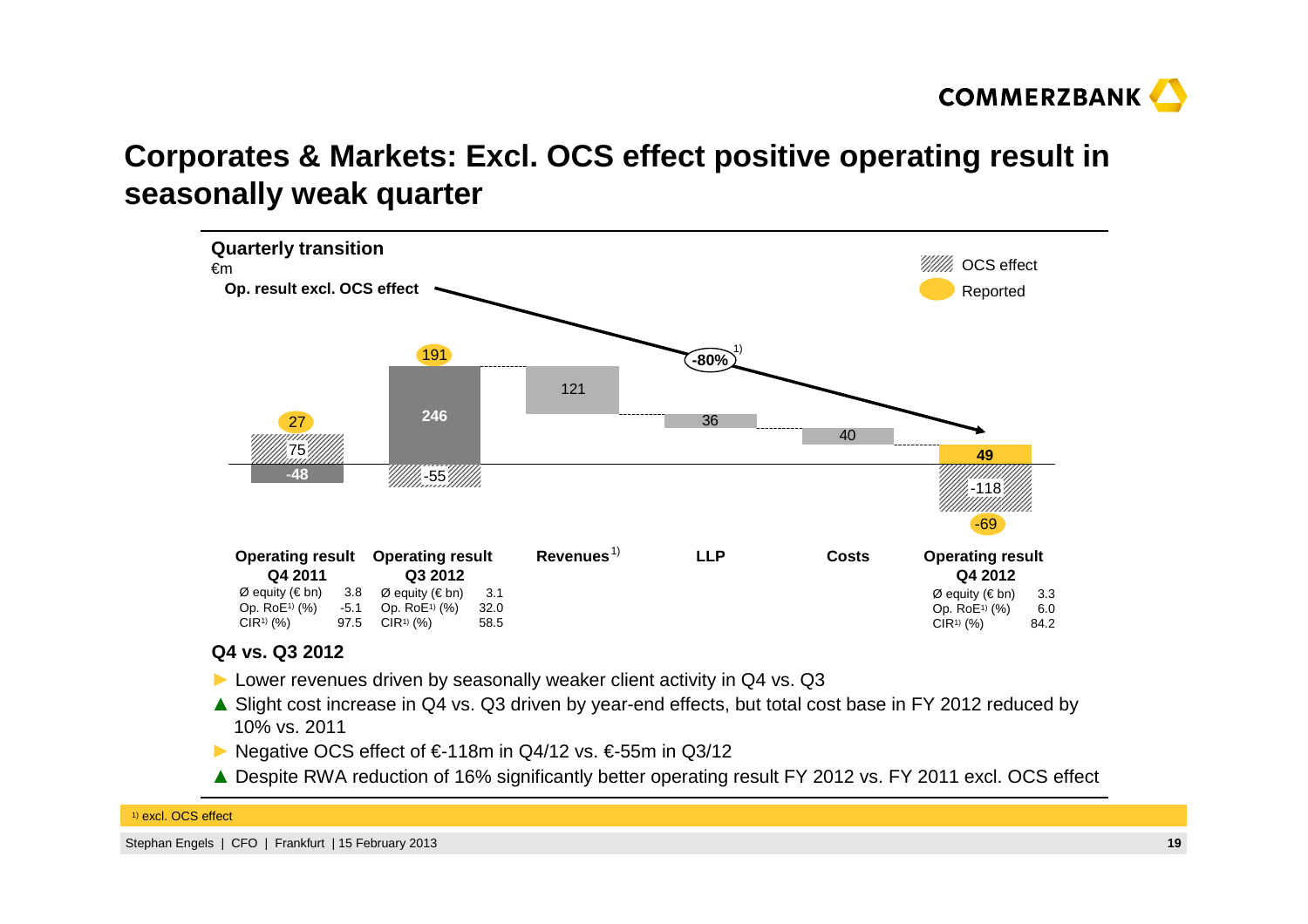

### **Corporates & Markets divisional split**

**Corporates – Revenues before LLPs**€m



- › Good Q4 performance in all main product areas
- › Revenues supported by contribution from restructuring of loans

#### **EMC – Revenues before LLPs**€m

|            | 108        | 119        |
|------------|------------|------------|
| -43        |            |            |
| Q4<br>2011 | Q3<br>2012 | Q4<br>2012 |

- › Stable performance in securitised products and Commodities business but seasonally lower revenues in other product areas
- › Revenues supported by gains on investments

### **FIC – Revenues before LLPs**



- › Lower revenues driven by seasonally weaker Credit and FX Trading and negative valuation effects
- › Interest Rate Trading weaker due to market factors and continued low client demand for hedging services

#### **CPM – Revenues before LLPs**€m

| 84   | 108  | 88   |
|------|------|------|
| Q4   | Q3   | Q4   |
| 2011 | 2012 | 2012 |

- › Stable performance of Loan Transaction Management
- › Lower contribution of Structured Credit Legacy (SCL, former PRU assets) in Q4 (€31m) vs. Q3 (€35m)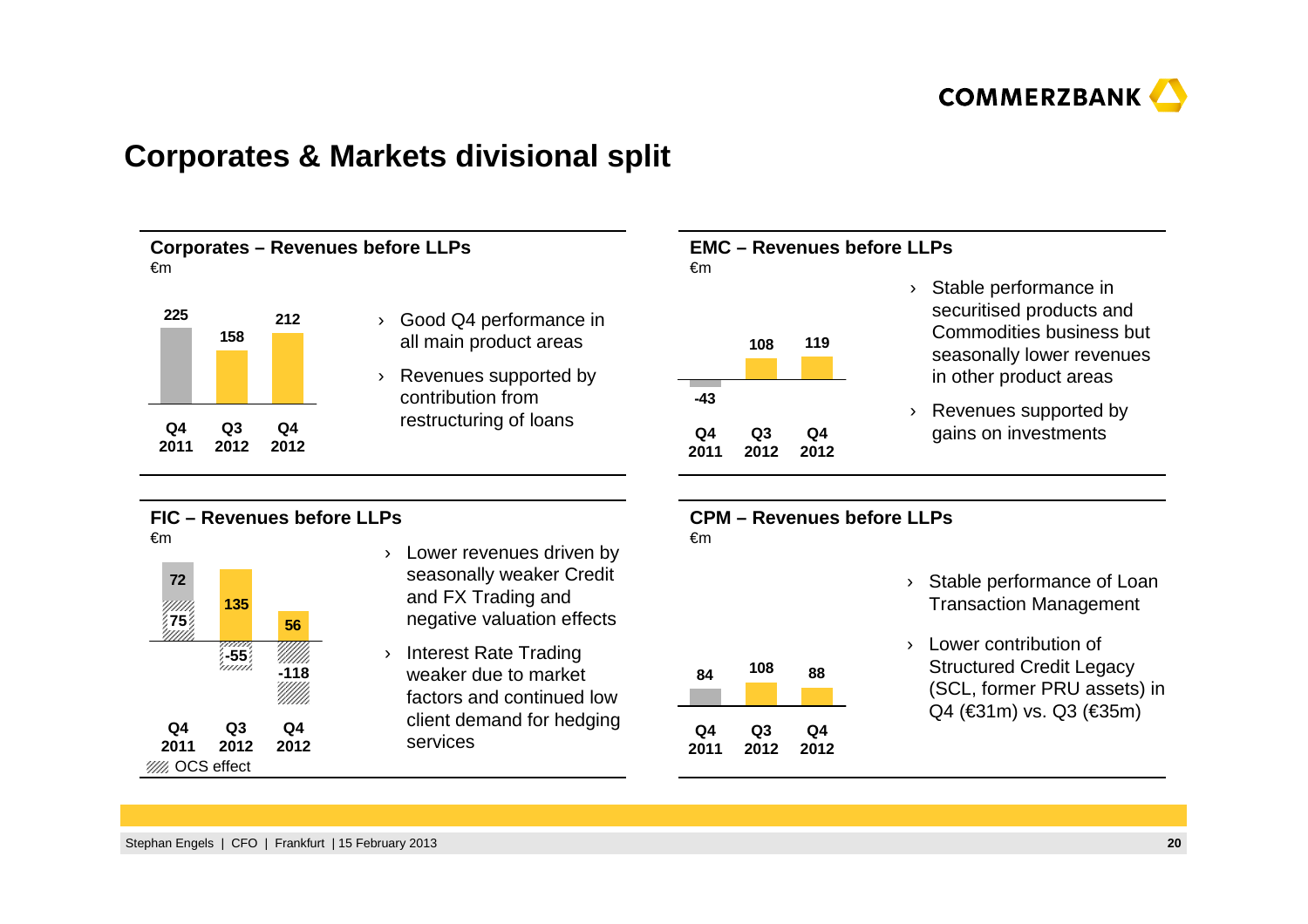

## **NCA: Better revenue development in Q4 partly offset by higher Ship Finance LLPs**



#### **Q4 vs. Q3 2012**

- ▲ Improved revenues with positive net investment income and lower negative trading income driven by<br>hetter market environment better market environment
- ▼ LLP increase in Q4 vs. Q3 mainly driven by parameter updates in Ship Finance
- ▲ Prior year operating loss driven by elevated impairment charges on Greek Sovereign bonds exposure<br>completely disposed of in 2012 completely disposed of in 2012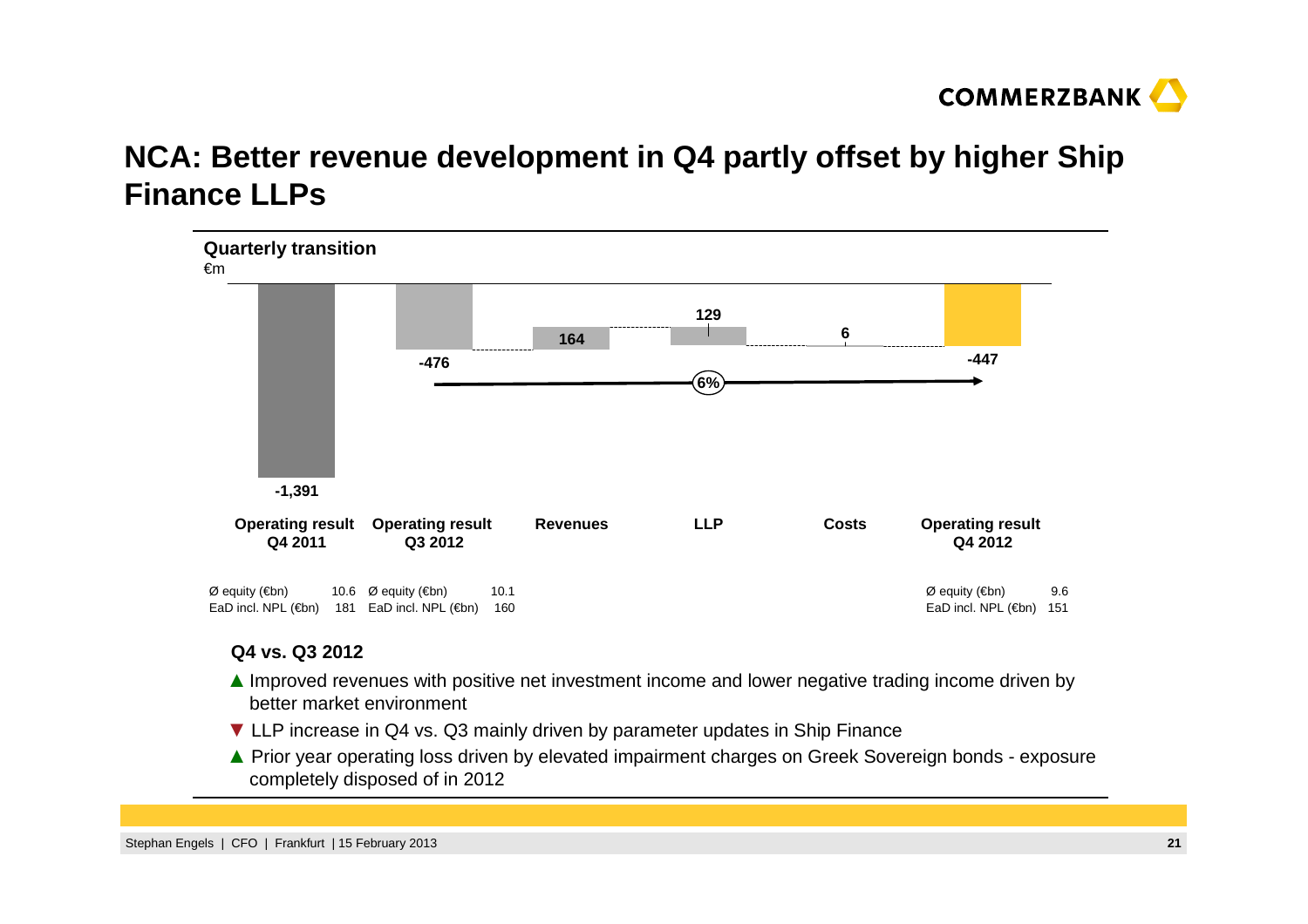

### **NCA: Significant Portfolio reduction in all sub-segments in Q4**



- **▲** NCA run-down mainly in CRE and Public Finance, EaD<br>(incl. NPL) reduction of €9bp in O4 (incl. NPL) reduction of €9bn in Q4
- **▲** NCA reduction target for 2016 confirmed
- ▼ Significant increase in Ship Finance LLP driven by<br>narameter undates parameter updates



1) as % of EaD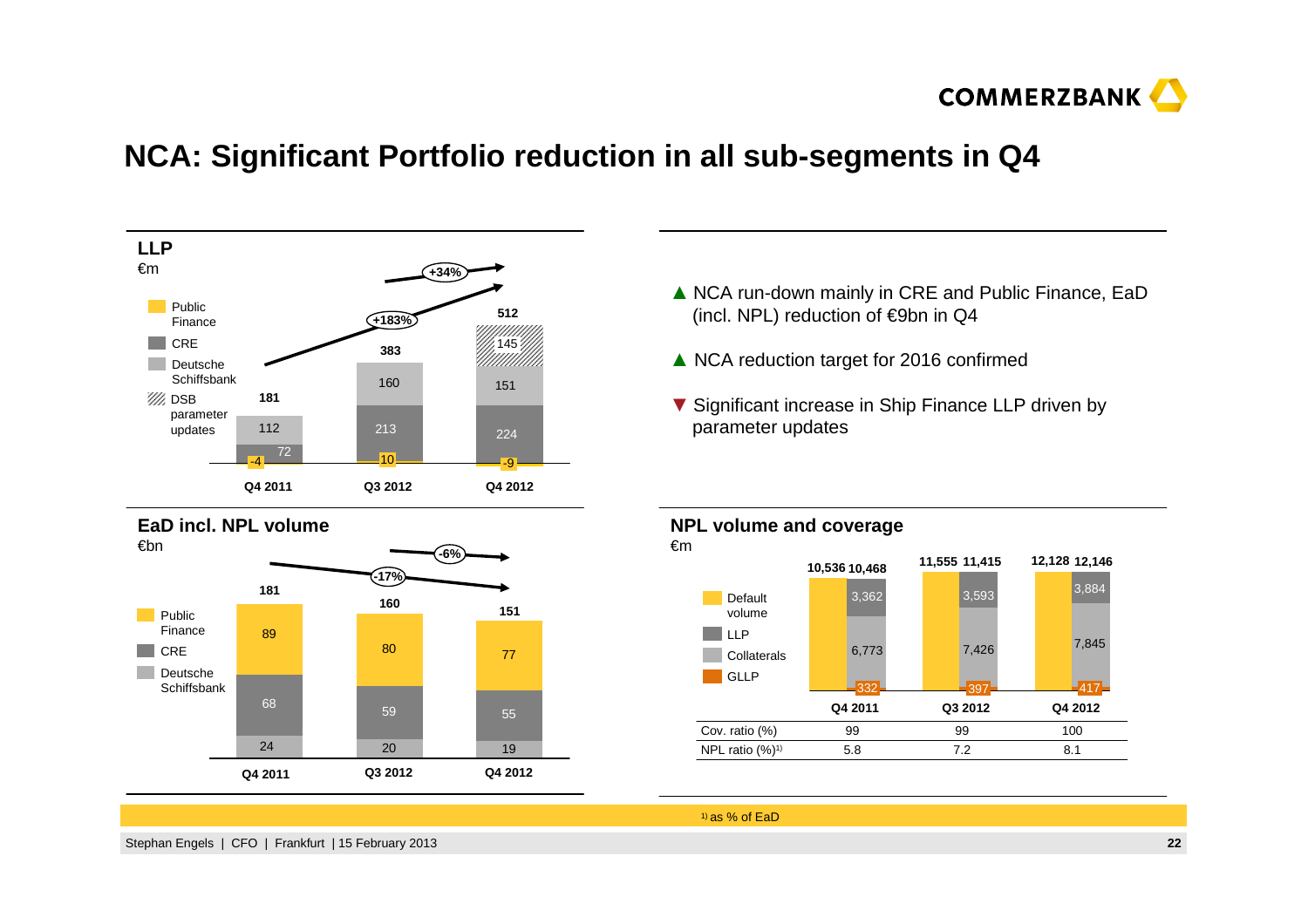

### **Core Tier 1 ratio at 12.0% – RWA almost flat Q4 vs. Q3**



### **Core Tier 1 capital & ratio**

#### €bn

 › Significant increase of 210bps in CT 1 ratio y-o-y, small decrease Q4 vs. Q3 due to RWA development and DTA impairment in Q4

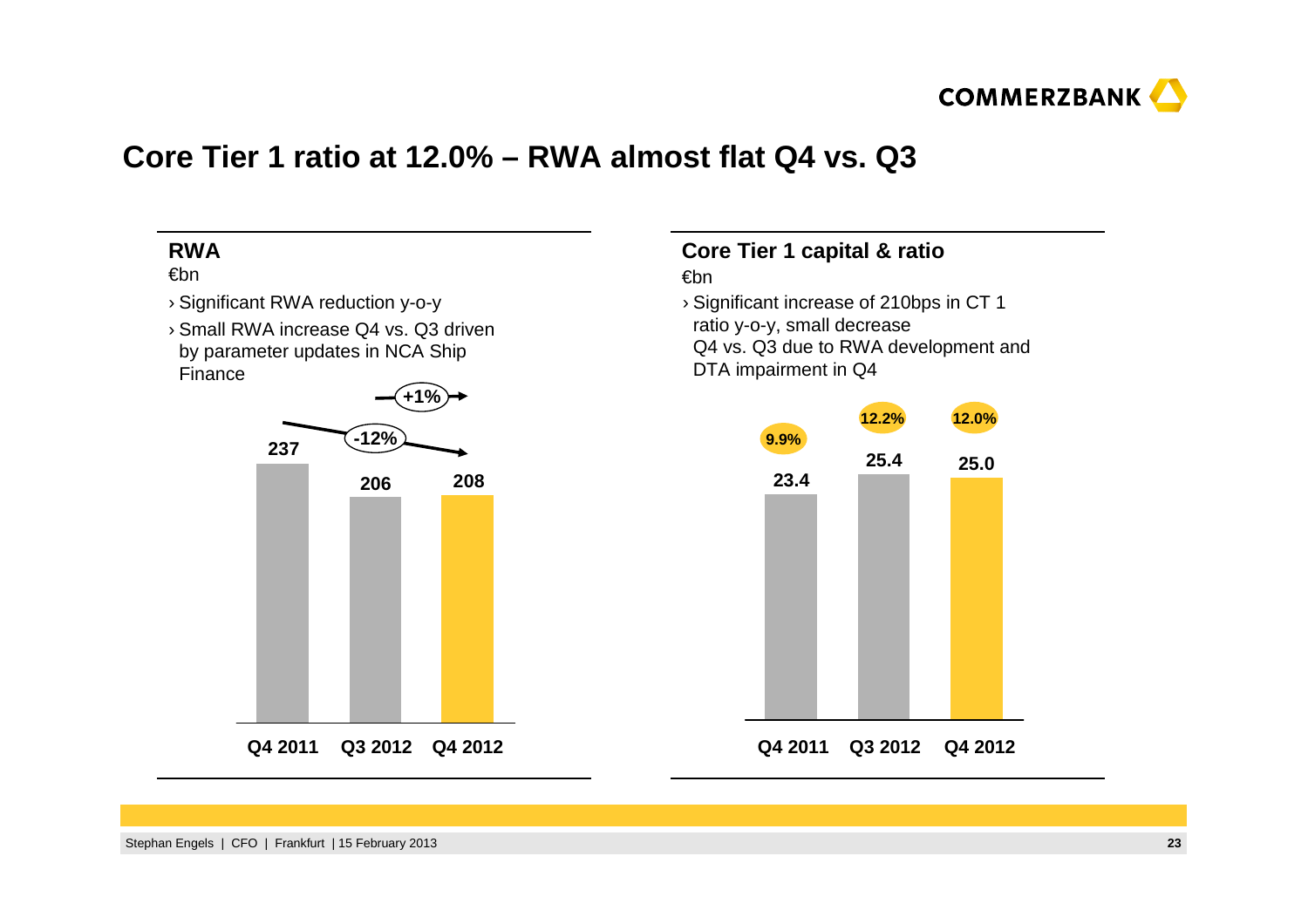

### **Basel III CET 1 comfortably above 9% under phase-in**



Note: estimated impacts as of January 2013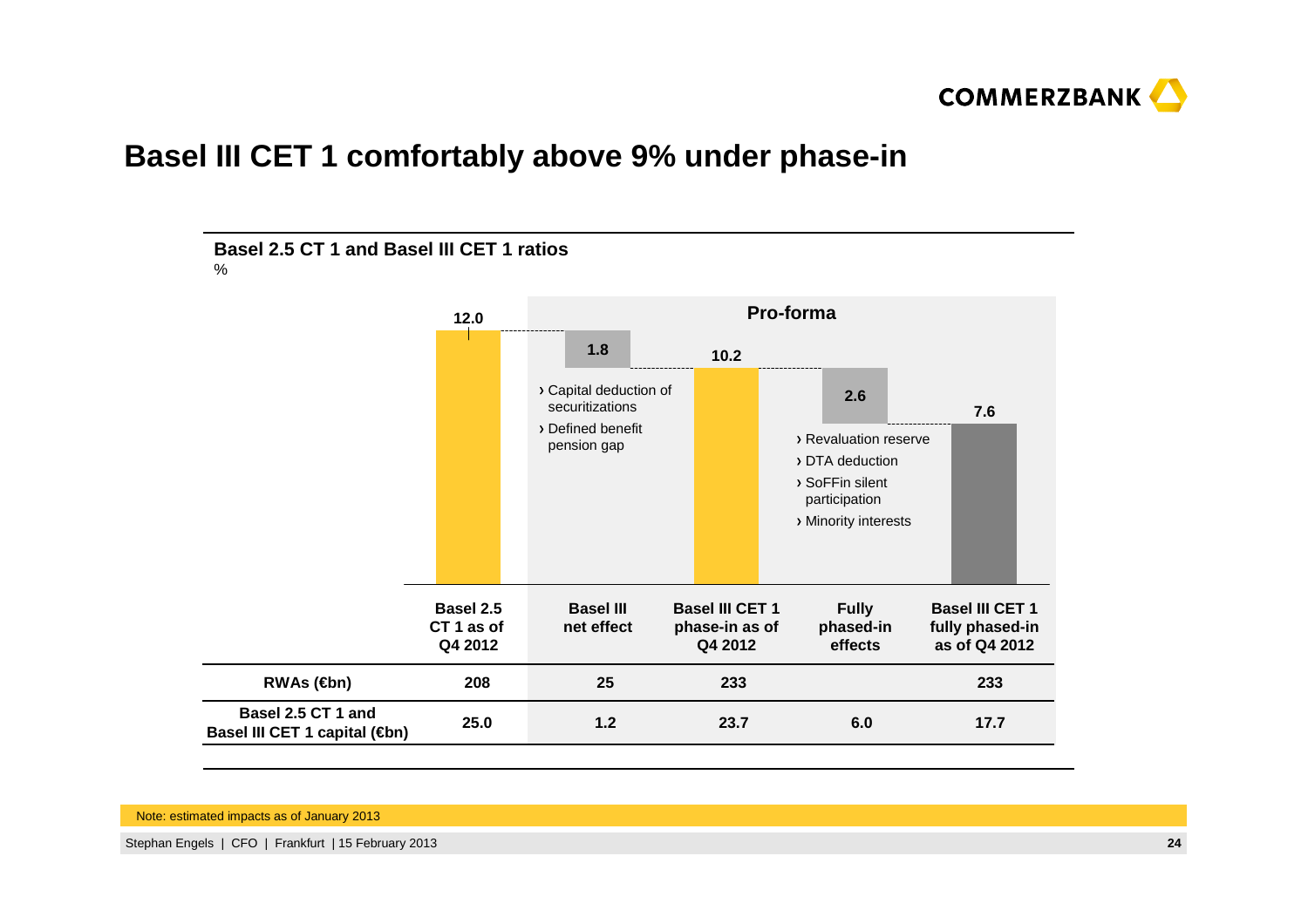

## **Limited unsecured issuance in 2012 – flexible funding approach to support franchise demand and diversify funding**

**Capital Market Funding History & Outlook**€bn



- › Ongoing asset reduction and good deposit base limits capital market funding need
- › Capital market funding depending on franchise demand and as an opportunity for funding diversification
- › Strong liquidity profile maintained
- › LTRO I already paid back in January, LTRO II expected to be fully paid back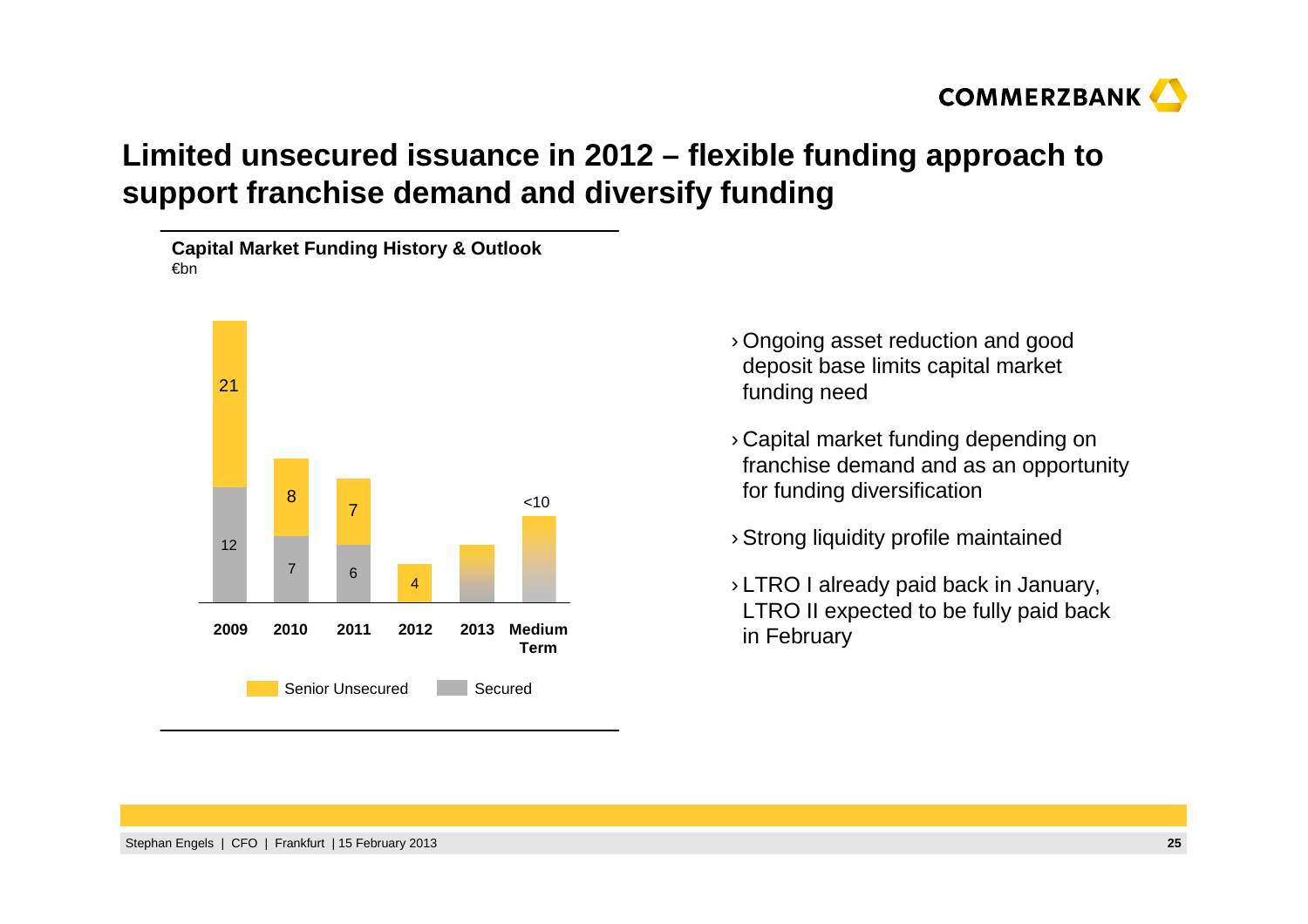

## **Conclusion and Outlook 2013**

Transformation of Commerzbank is main focus for 2013 with implementation of cost measures, new brand positioning and growth investments into products, markets and clients



Ongoing asset reduction in NCA and low interest rate environmentwill put further pressure on revenues in 2013

Loan loss provisions in FY 2013 expected to be slightly up vs. FY 2012



Already announced cost measures include headcount reduction of 4,000 to 6,000 FTE through 2016. Restructuring charges of about €500m to be booked in Q1 2013



Basel III CET1 phase-in ratio is expected to remain comfortably above 9%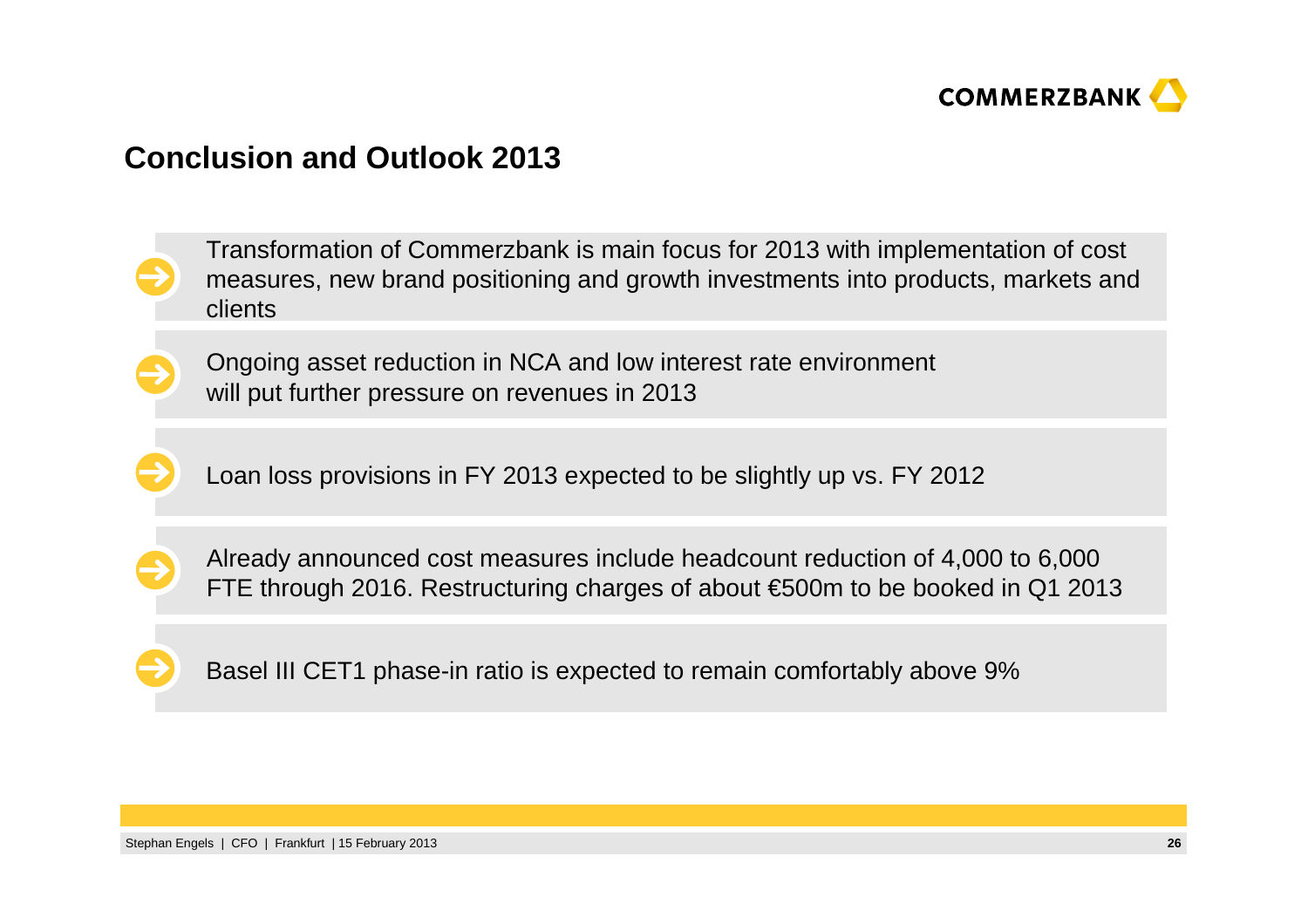

**Appendix: Segment reporting**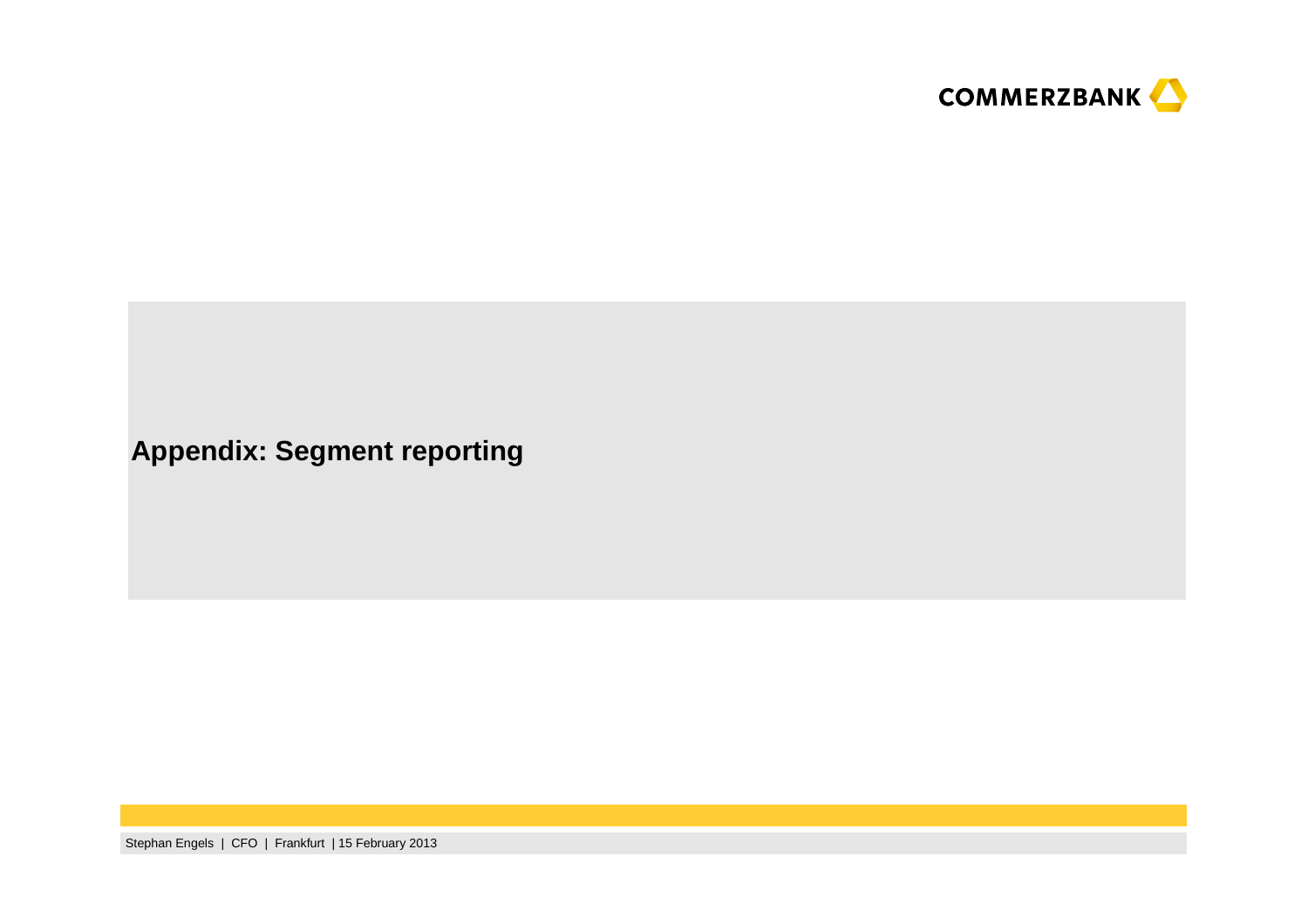

## **German economy 2013 – Gearing up for a strong year in 2014**

#### **Current development**

- › German economy has slowed down significantly at the end of 2012. GDP is likely to have decline 0.5% in Q4.
- › Investment in machinery and equipment in particular have lost steam, pointing to the uncertainty regarding the future of EMU as the main reason for the slow-down.
- › The labour market has weathered this soft patch rather well. The unemployment rate remains below 7%.

#### **Our expectation for 2013/2014**

- › The latest powerful rise in leading indicators suggests that the German economy turned the corner as early as the beginning of the year.
- › The willingness of the ECB to buy peripheral bonds markedly reduces EMU break-up risk.
- › Less uncertainty will lead to a revival of the German Economy already early in 2013; chance of strong growth in 2014.

2009 2010 2011 2012e 2013e 2014e

#### **Reasons for outperformance**

- $\rightarrow$  No bubbles in the housing market
- > Low level of private sector debt translating in low refinancing cost.
- Less need for fiscal consolidation
- > Steadily improved competitiveness since start of EMU; however, the advantage is about to decline
- Strong position in Asian markets and Emerging Markets in general.



0.81



200920102011 2012e 2013e 2014e

Source: Commerzbank Economic Research

6,190

Stephan Engels | CFO | Frankfurt | 15 February 2013

6,843

2010 2011 2012 2013e 2014e

2.5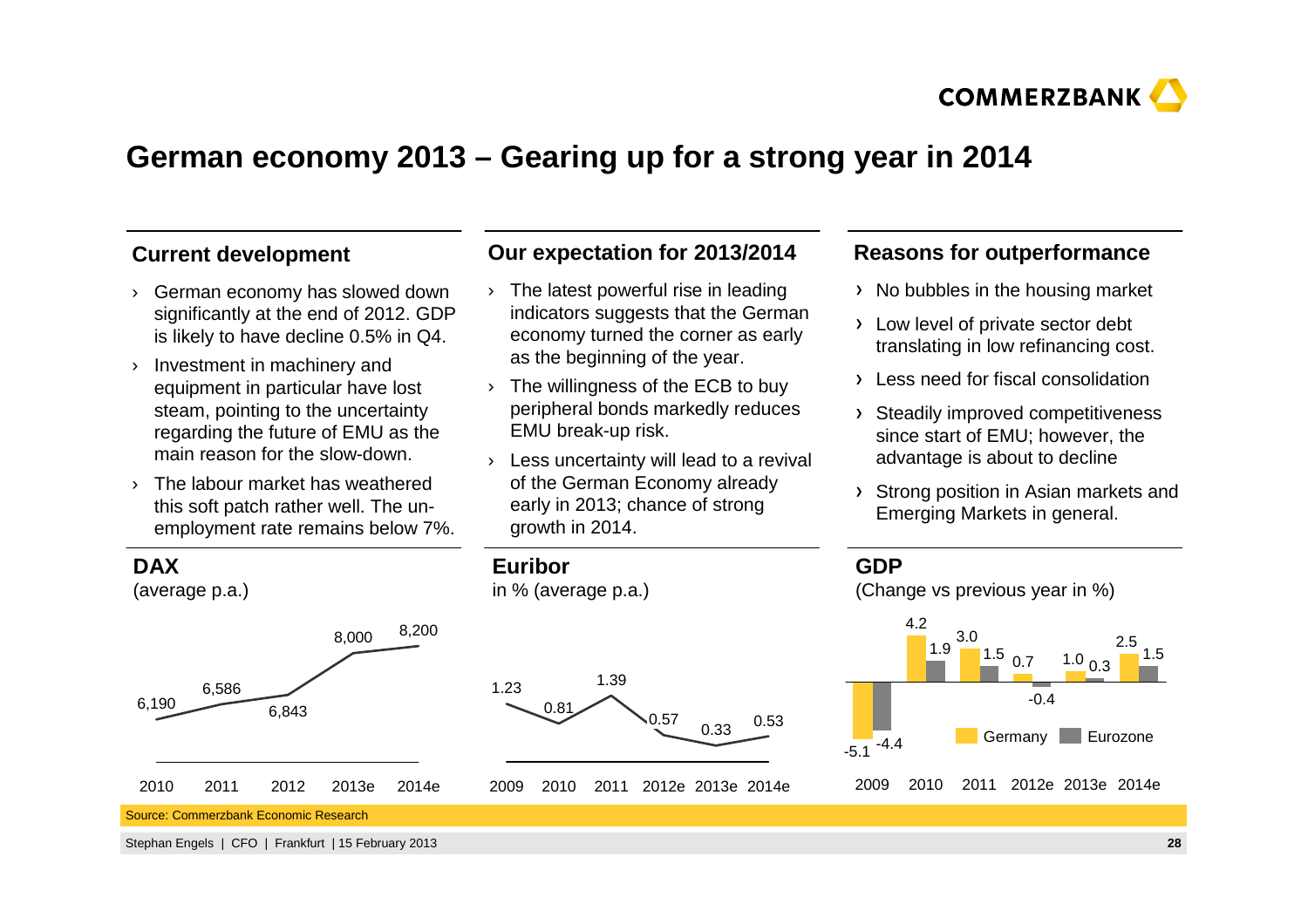

## **22% of CRE and 26% of Ship Finance portfolio within higher risk cluster**

| <b>Cluster</b> | <b>Commercial Real Estate</b> <sup>1)</sup><br>EaD in $\notin$ bn                                          | Q4/12         | Q3/12           | <b>Ship Finance</b><br>EaD in €bn                                                                                                                                                           | Q4/12        | Q3/12        |
|----------------|------------------------------------------------------------------------------------------------------------|---------------|-----------------|---------------------------------------------------------------------------------------------------------------------------------------------------------------------------------------------|--------------|--------------|
| higher<br>risk | 5.2<br>$\bullet$ UK<br>3.6<br>• Spain<br>• Hungary<br>$\blacksquare$ 0.3<br>• Others<br>$\blacksquare$ 1.5 | 10.6<br>(23%) | $11.7$<br>(22%) | • Bulk Carrier (Capesize/VLOC)   1.2<br>0.5<br>• Container < 2,000 TEU<br>• Container $2,000 - 4,000$ TEU<br>0.7<br>• Product-/Chemical Tanker<br>1.3                                       | 3.7<br>(26%) | 4.2<br>(26%) |
| medium<br>risk | • Italy<br>2.2<br>• Portugal<br>1.9<br>$\bullet$ USA<br>1.7<br>• Others<br>2.5                             | 8.3<br>(18%)  | 9.2<br>(18%)    | $\blacksquare$ 1.1<br>• Bulk Carrier (Handysize/-max)<br>$\blacksquare$ 0.7<br>• Bulk Carrier - Panamax<br>• Container 4,000 - 8,000 TEU<br>$\blacksquare$ 1.7<br>• Crude Oil Tanker<br>1.5 | 5.0<br>(35%) | 5.7<br>(36%) |
| lower<br>risk  | 22.1<br>• Germany<br>3.3<br>• France<br>1.2<br>• Poland<br>1.6<br>• Other                                  | 28.2<br>(60%) | 31.6<br>(60%)   | 1.9<br>• Container > 8,000 TEU<br>0.8<br>• Gas Tanker<br>• Yards<br>$\vert \vert$ 0.1<br>• Other (Cruise, Car Carrier,<br>2.7<br>Offshore, Other)                                           | 5.5<br>(39%) | 6.0<br>(38%) |

Risk of single exposures depend on LtVs, terms of charter/rental agreements and charterers/tenants credit worthiness

 $^{\text{\tiny{1)}}}$  incl. HF Retail portfolio of NCA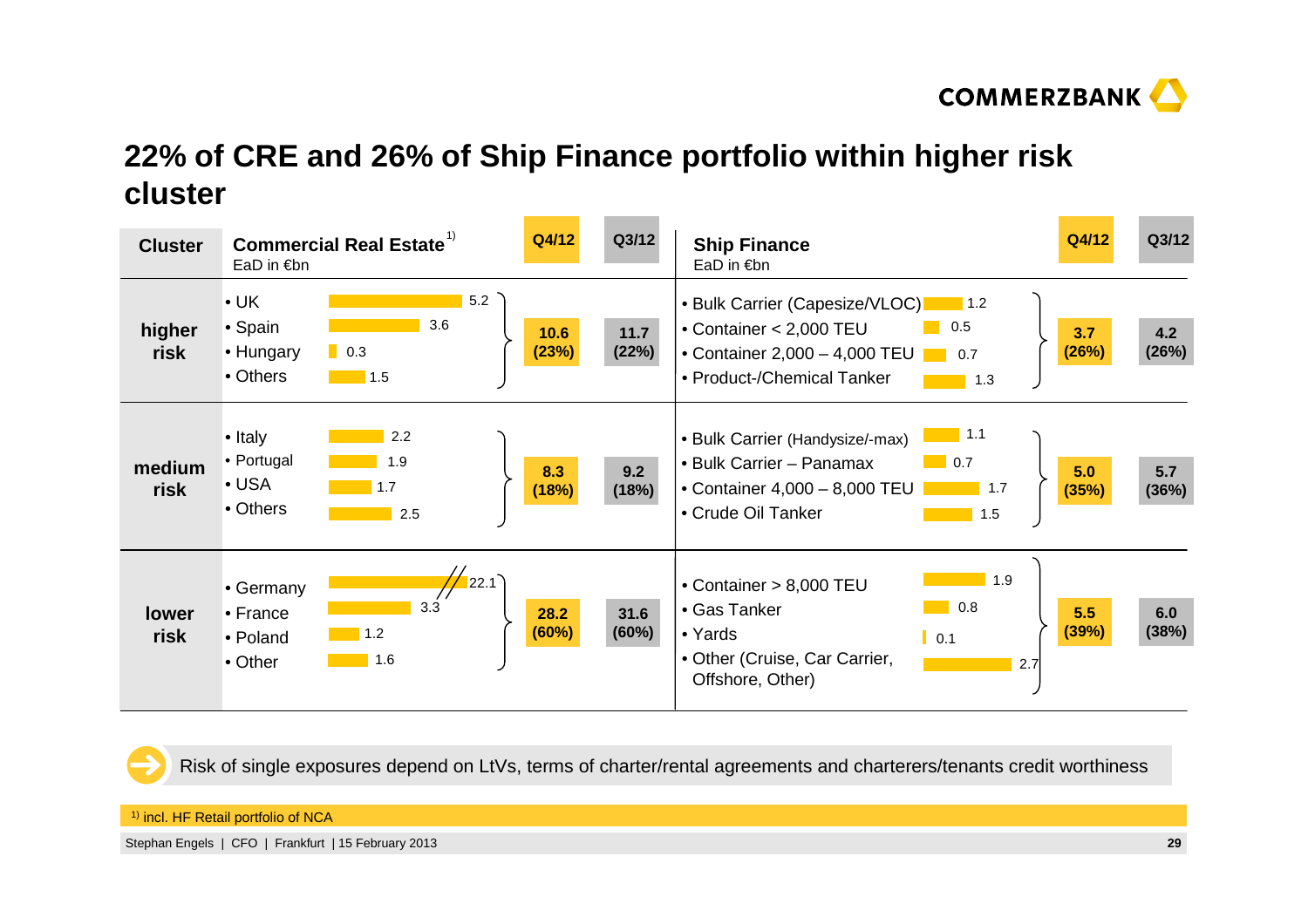

### **Default Portfolio (Q4 2012)**

#### **Default portfolio and coverage ratios by segment**

 $\epsilon$ m – excluding/including GLLP



<sup>1)</sup> incl. Others and Consolidation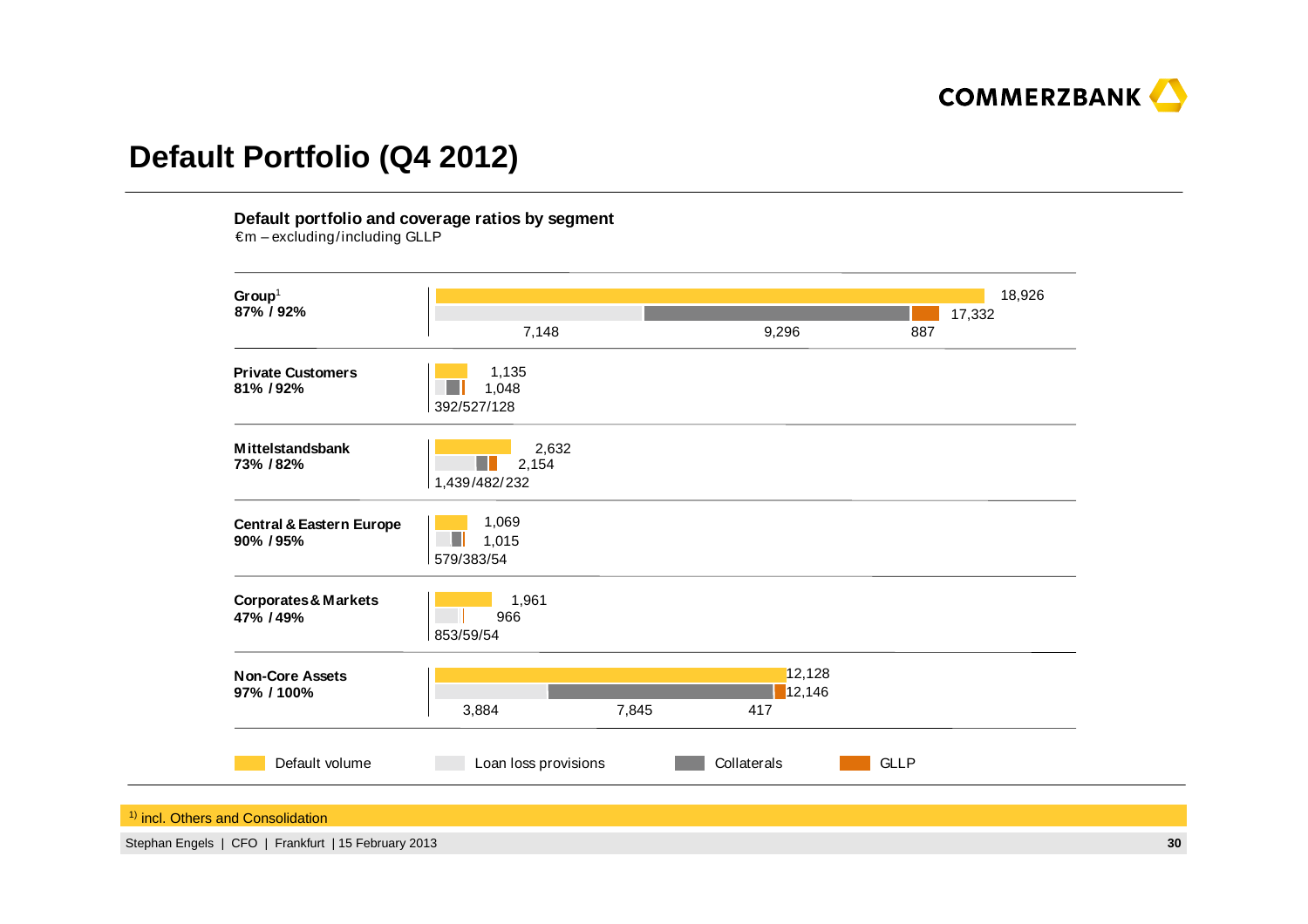

## **Commerzbank Group**

| in $\epsilon$ m                                                               | Q <sub>1</sub><br>2011 | Q2<br>2011               | Q3<br>2011 | Q4<br>2011     | <b>12M</b><br>2011 | Q <sub>1</sub><br>2012   | Q2<br>2012     | Q <sub>3</sub><br>2012   | Q4<br>2012               | <b>12M</b><br>2012 | % yoy    | $%$ qoq  |
|-------------------------------------------------------------------------------|------------------------|--------------------------|------------|----------------|--------------------|--------------------------|----------------|--------------------------|--------------------------|--------------------|----------|----------|
| Net interest income                                                           | 1,727                  | 1,790                    | 1,589      | 1,618          | 6,724              | 1,429                    | 1,333          | 1,379                    | 1,398                    | 5,539              | $-13.6$  | 1.4      |
| Provisions for loan losses                                                    | $-318$                 | $-278$                   | $-413$     | $-381$         | $-1,390$           | $-212$                   | $-404$         | $-430$                   | $-614$                   | $-1,660$           | 61.2     | 42.8     |
| Net interest income after provisions                                          | 1,409                  | 1,512                    | 1.176      | 1,237          | 5,334              | 1.217                    | 929            | 949                      | 784                      | 3,879              | $-36.6$  | $-17.4$  |
| Net commission income                                                         | 1,020                  | 928                      | 844        | 703            | 3,495              | 843                      | 757            | 840                      | 751                      | 3,191              | 6.8      | $-10.6$  |
| Net trading income and net income on hedge accounting                         | 519                    | 576                      | 353        | 538            | 1,986              | 457                      | 555            | 146                      | $-37$                    | 1,121              | $-106.9$ | $-125.3$ |
| Net investment income                                                         | 12                     | $-954$                   | $-1.267$   | $-1,402$       | $-3,611$           | $-176$                   | $-23$          | 30                       | 250                      | 81                 | $-117.8$ | 733.3    |
| Current income on companies accounted for using the equity method             |                        | 13                       | 16         | 13             | 42                 | 11                       | $\overline{7}$ | 16                       | 12                       | 46                 | $-7.7$   | $-25.0$  |
| Other income                                                                  | 338                    | 10                       | 59         | 846            | 1,253              | 21                       | $-43$          | $-33$                    | $-22$                    | $-77$              | $-102.6$ | $-33.3$  |
| Revenues before LLP                                                           | 3,616                  | 2,363                    | 1,594      | 2,316          | 9,889              | 2,585                    | 2,586          | 2,378                    | 2,352                    | 9,901              | 1.6      | $-1.1$   |
| Revenues after LLP                                                            | 3,298                  | 2,085                    | 1,181      | 1,935          | 8,499              | 2,373                    | 2,182          | 1,948                    | 1,738                    | 8,241              | $-10.2$  | $-10.8$  |
| Operating expenses                                                            | 2,154                  | 2,030                    | 2,036      | 1,772          | 7,992              | 1.789                    | 1,731          | 1.732                    | 1.773                    | 7,025              | 0.1      | 2.4      |
| Operating result                                                              | 1,144                  | 55                       | $-855$     | 163            | 507                | 584                      | 451            | 216                      | $-35$                    | 1,216              | $-121.5$ | $-116.2$ |
| Impairments of goodwill and brand names                                       | $\overline{a}$         | $\overline{\phantom{a}}$ | $\sim$     | $\blacksquare$ | $\overline{a}$     | $\sim$                   | $\blacksquare$ | $\overline{\phantom{a}}$ | $\overline{\phantom{a}}$ |                    |          |          |
| Restructuring expenses                                                        |                        |                          |            | $\blacksquare$ | $\blacksquare$     | 34                       | 9              |                          | $\mathbf{0}$             | 43                 |          |          |
| Net measurement gain/loss on the prospective selling price of disposal groups |                        |                          | $\sim$     | $\blacksquare$ | $\blacksquare$     | $\overline{\phantom{a}}$ | $-86$          | 3                        | $-185$                   | $-268$             |          |          |
| Pre-tax result                                                                | 1,144                  | 55                       | $-855$     | 163            | 507                | 550                      | 356            | 219                      | $-220$                   | 905                | $-235.0$ | $-200.5$ |
|                                                                               |                        |                          |            |                |                    |                          |                |                          |                          |                    |          |          |
| Average capital employed                                                      | 32,414                 | 31,546                   | 28,788     | 28,188         | 30,234             | 28,566                   | 29,588         | 29,959                   | 29,663                   | 29,444             | 5.2      | $-1.0$   |
| RWA (End of Period)                                                           | 248,269                | 239,489                  | 244,178    | 236,594        | 236,594            | 222,941                  | 210,150        | 206,311                  | 208,135                  | 208,135            | $-12.0$  | 0.9      |
| Cost/income ratio (%)                                                         | 59.6%                  | 85.9%                    | 127.7%     | 76.5%          | 80.8%              | 69.2%                    | 66.9%          | 72.8%                    | 75.4%                    | 71.0%              |          |          |
| Operating return on equity (%)                                                | 14.1%                  | 0.7%                     | $-11.9%$   | 2.3%           | 1.7%               | 8.2%                     | 6.1%           | 2.9%                     | $-0.5%$                  | 4.1%               |          |          |
| Return on equity of pre-tax result (%)                                        | 14.1%                  | 0.7%                     | $-11.9%$   | 2.3%           | 1.7%               | 7.7%                     | 4.8%           | 2.9%                     | $-3.0%$                  | 3.1%               |          |          |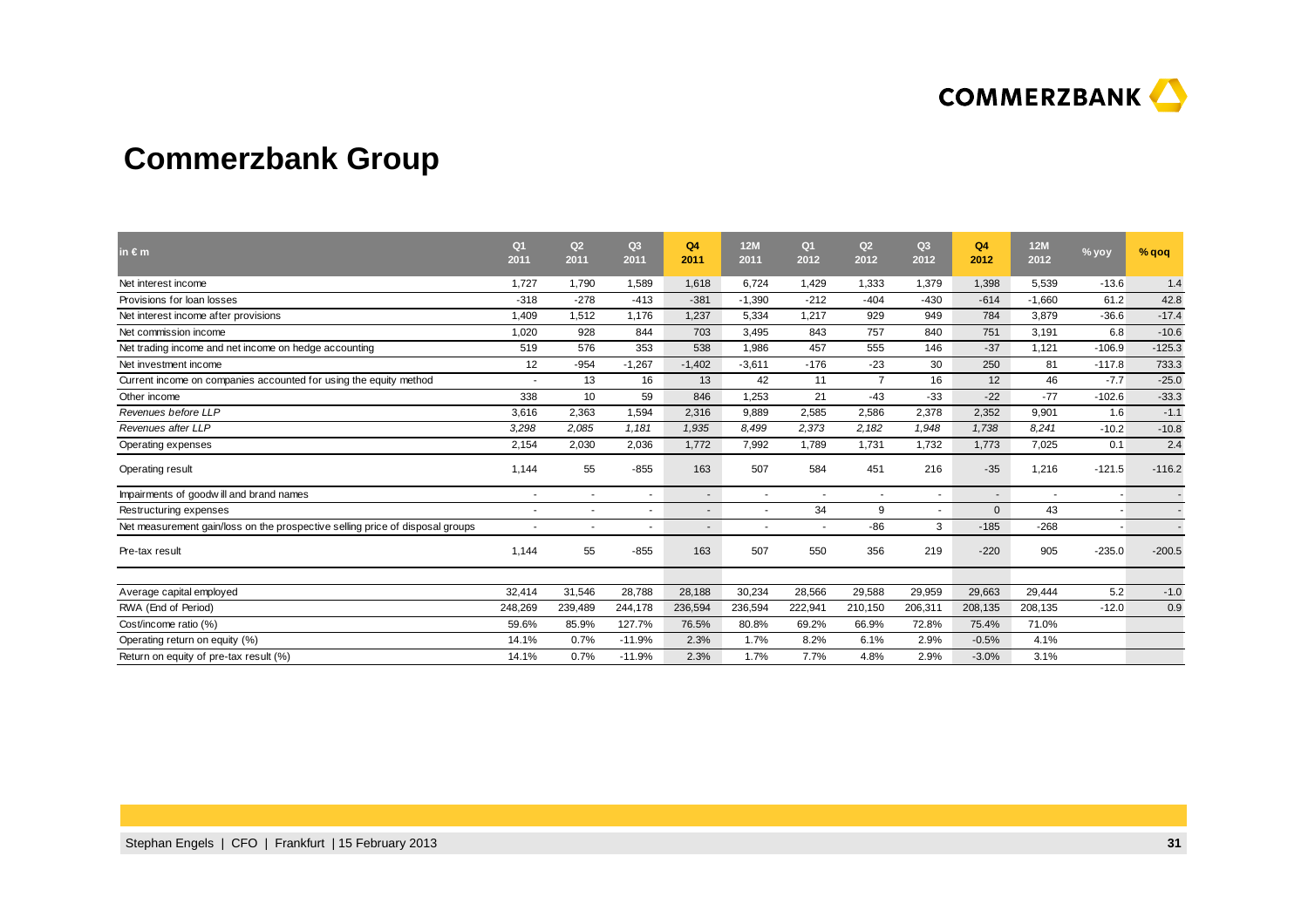

### **Core Bank**

| in $\epsilon$ m                                                               | Q <sub>1</sub><br>2011   | Q2<br>2011               | Q3<br>2011 | Q <sub>4</sub><br>2011   | <b>12M</b><br>2011       | Q <sub>1</sub><br>2012   | Q2<br>2012 | Q <sub>3</sub><br>2012 | Q4<br>2012 | 12M<br>2012 | % yoy    | $%$ qoq |
|-------------------------------------------------------------------------------|--------------------------|--------------------------|------------|--------------------------|--------------------------|--------------------------|------------|------------------------|------------|-------------|----------|---------|
| Net interest income                                                           | 1.448                    | 1.542                    | 1.357      | 1.387                    | 5.734                    | 1.238                    | 1.138      | 1.221                  | 1.211      | 4.808       | $-12,7$  | $-0,8$  |
| Provisions for loan losses                                                    | $-83$                    | $-50$                    | $-175$     | $-174$                   | $-482$                   | $-18$                    | $-116$     | $-47$                  | $-102$     | $-283$      | $-41,4$  | 117,0   |
| Net interest income after provisions                                          | 1.365                    | 1.492                    | 1.182      | 1.213                    | 5.252                    | 1.220                    | 1.022      | 1.174                  | 1.109      | 4.525       | $-8,6$   | $-5,5$  |
| Net commission income                                                         | 970                      | 868                      | 804        | 719                      | 3.361                    | 813                      | 738        | 815                    | 721        | 3.087       | 0,3      | $-11,5$ |
| Net trading income and net income on hedge accounting                         | 544                      | 453                      | 611        | 363                      | 1.971                    | 503                      | 454        | 246                    | 16         | 1.219       | $-95,6$  | $-93,5$ |
| Net investment income                                                         | 34                       | -8                       | 104        | 51                       | 181                      | 10                       | 20         | 109                    | 237        | 376         | 364,7    | 117,4   |
| Current income on companies accounted for using the equity method             | 8                        | 20                       | 16         | $\overline{7}$           | 51                       | 12                       | 6          | 16                     | 14         | 48          | 100,0    | $-12,5$ |
| Other income                                                                  | 333                      | 24                       | 61         | 912                      | 1.330                    | -6                       | $-34$      | $-28$                  | $-10$      | $-78$       | $-101,1$ | $-64,3$ |
| Revenues before LLP                                                           | 3.337                    | 2.899                    | 2.953      | 3.439                    | 12.628                   | 2.570                    | 2.322      | 2.379                  | 2.189      | 9.460       | $-36,3$  | $-8,0$  |
| Revenues after LLP                                                            | 3.254                    | 2.849                    | 2.778      | 3.265                    | 12.146                   | 2.552                    | 2.206      | 2.332                  | 2.087      | 9.177       | $-36,1$  | $-10,5$ |
| Operating expenses                                                            | 2.014                    | 1.901                    | 1.910      | 1.666                    | 7.491                    | 1.679                    | 1.626      | 1.640                  | 1.675      | 6.620       | 0,5      | 2,1     |
| Operating profit                                                              | 1.240                    | 948                      | 868        | 1.599                    | 4.655                    | 873                      | 580        | 692                    | 412        | 2.557       | $-74,2$  | $-40,5$ |
| Impairments of goodwill and brand names                                       |                          | $\overline{a}$           | $\sim$     | $\blacksquare$           | $\overline{\phantom{a}}$ | $\overline{\phantom{a}}$ |            |                        | ٠          | $\sim$      |          |         |
| Restructuring expenses                                                        | $\overline{\phantom{a}}$ | $\overline{\phantom{a}}$ | $\sim$     | $\overline{\phantom{a}}$ | $\sim$                   | $\sim$                   | <b>.</b>   |                        | ۰          | ۰           |          |         |
| Net measurement gain/loss on the prospective selling price of disposal groups |                          |                          |            | $\overline{\phantom{a}}$ |                          |                          | $-86$      | 3                      | $-185$     | $-268$      |          |         |
| Pre-tax profit                                                                | 1.240                    | 948                      | 868        | 1.599                    | 4.655                    | 873                      | 494        | 695                    | 227        | 2.289       | $-85,8$  | $-67,3$ |
|                                                                               | 24.327                   | 24.003                   | 21.165     | 16.078                   | 21.393                   | 16.636                   | 18.419     | 19.906                 |            | 18.063      |          |         |
| Average capital employed                                                      |                          |                          |            |                          |                          |                          |            |                        | 20.046     |             | 24,7     | 0,7     |
| RWA (End of Period)                                                           | 167.644                  | 161.344                  | 163.928    | 157.329                  | 157.329                  | 146.894                  | 138.107    | 141.741                | 140.352    | 140.352     | $-10,8$  | $-1,0$  |
| Cost/income ratio (%)                                                         | 60,4%                    | 65,6%                    | 64,7%      | 48,4%                    | 59,3%                    | 65,3%                    | 70,0%      | 68,9%                  | 76,5%      | 70,0%       |          |         |
| Operating return on equity (%)                                                | 20,4%                    | 15,8%                    | 16,4%      | 39,8%                    | 21,8%                    | 21,0%                    | 12,6%      | 13,9%                  | 8,2%       | 14,2%       |          |         |
| Return on equity of pre-tax profit (%)                                        | 20,4%                    | 15,8%                    | 16,4%      | 39,8%                    | 21,8%                    | 21,0%                    | 10,7%      | 14,0%                  | 4,5%       | 12,7%       |          |         |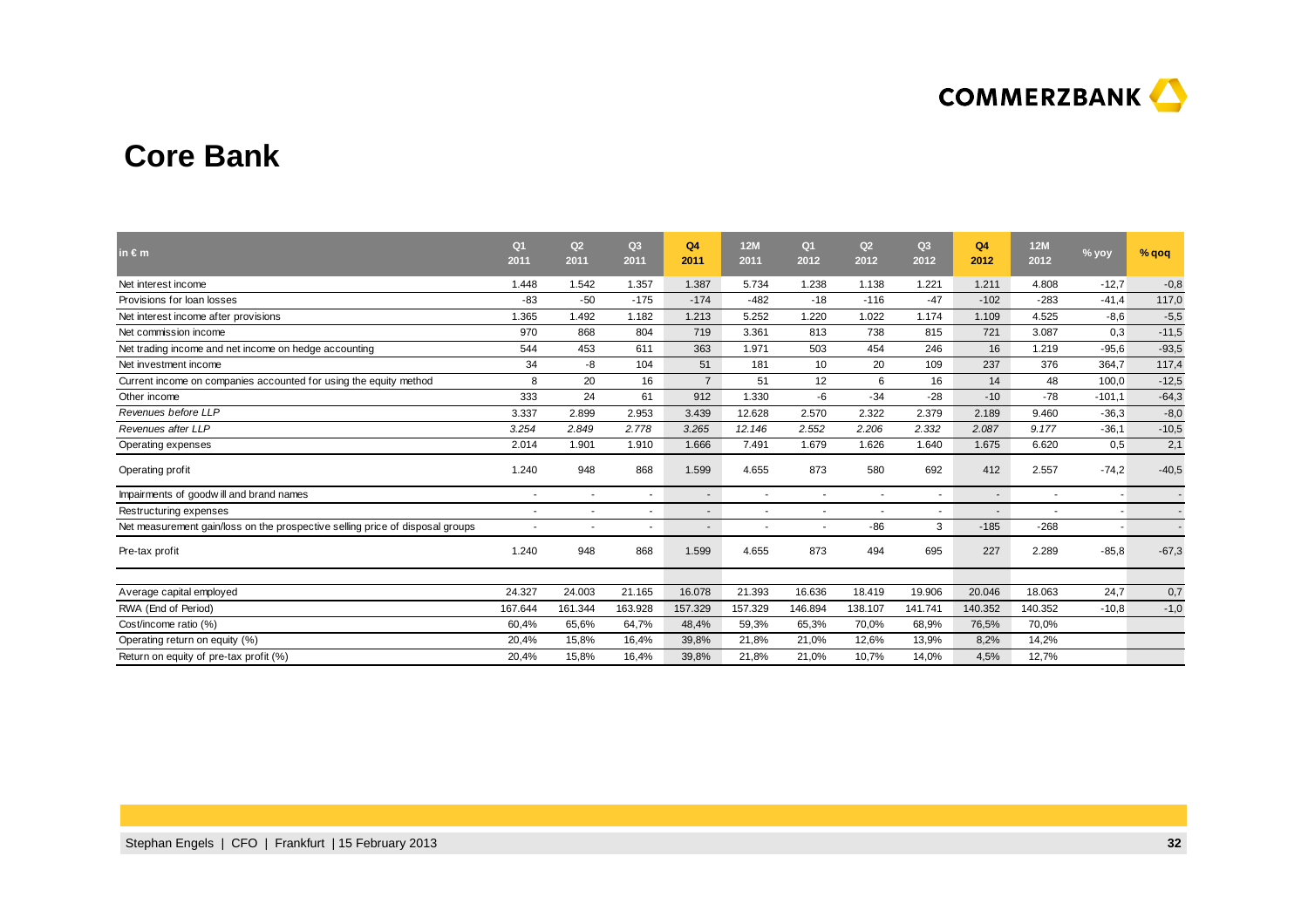

### **Private Customers**

| in $\epsilon$ m                                                               | Q <sub>1</sub><br>2011 | Q2<br>2011 | Q <sub>3</sub><br>2011 | Q <sub>4</sub><br>2011   | 12M<br>2011 | Q <sub>1</sub><br>2012 | Q2<br>2012 | Q3<br>2012 | Q4<br>2012  | <b>12M</b><br>2012       | % yoy    | % qoq   |
|-------------------------------------------------------------------------------|------------------------|------------|------------------------|--------------------------|-------------|------------------------|------------|------------|-------------|--------------------------|----------|---------|
| Net interest income                                                           | 514                    | 534        | 513                    | 546                      | 2.107       | 473                    | 449        | 449        | 464         | 1.835                    | $-15,0$  | 3,3     |
| Provisions for loan losses                                                    | $-45$                  | $-38$      | $-33$                  | 55                       | $-61$       | -8                     | $-26$      | $-45$      | $-16$       | $-95$                    | $-129,1$ | $-64,4$ |
| Net interest income after provisions                                          | 469                    | 496        | 480                    | 601                      | 2.046       | 465                    | 423        | 404        | 448         | 1.740                    | $-25,5$  | 10,9    |
| Net commission income                                                         | 601                    | 482        | 434                    | 363                      | 1.880       | 416                    | 368        | 409        | 353         | 1.546                    | $-2,8$   | $-13,7$ |
| Net trading income and net income on hedge accounting                         | -1                     | $-2$       | 8                      | $-5$                     | $-0$        |                        | -0         | -1         | $\mathbf 1$ | 3                        | $-120,0$ | $\sim$  |
| Net investment income                                                         | -1                     | 5          | $-1$                   | -8                       | $-5$        | $\overline{2}$         | 0          | -4         | $-2$        | $-4$                     | $-75,0$  | $\sim$  |
| Current income on companies accounted for using the equity method             | 6                      | 5          | 6                      | 3                        | 20          | $\overline{7}$         | 3          | 6          | 11          | 27                       | 266,7    | 83,3    |
| Other income                                                                  | $-11$                  | 4          | 49                     | 21                       | 63          | $\overline{7}$         | $-18$      | $-26$      | $-20$       | $-57$                    | $-195,2$ | $-23,1$ |
| Revenues before LLP                                                           | 1.108                  | 1.028      | 1.009                  | 920                      | 4.065       | 906                    | 802        | 835        | 807         | 3.350                    | $-12,3$  | $-3,4$  |
| Revenues after LLP                                                            | 1.063                  | 990        | 976                    | 975                      | 4.004       | 898                    | 776        | 790        | 791         | 3.255                    | $-18,9$  | 0,1     |
| Operating expenses                                                            | 928                    | 877        | 888                    | 835                      | 3.528       | 757                    | 743        | 749        | 761         | 3.010                    | $-8,9$   | 1,6     |
| Operating result                                                              | 135                    | 113        | 88                     | 140                      | 476         | 141                    | 33         | 41         | 30          | 245                      | $-78,6$  | $-26,8$ |
| Impairments of goodwill and brand names                                       |                        |            | $\blacksquare$         | $\blacksquare$           | ٠           | $\sim$                 |            |            | ٠           | $\overline{\phantom{a}}$ |          |         |
| Restructuring expenses                                                        |                        |            | ۰                      | $\overline{\phantom{a}}$ | ٠           | ٠                      |            |            | ٠           |                          |          |         |
| Net measurement gain/loss on the prospective selling price of disposal groups |                        |            | ۰                      | $\overline{\phantom{a}}$ | ×.          | ٠                      |            |            | ٠           | ٠                        |          |         |
| Pre-tax result                                                                | 135                    | 113        | 88                     | 140                      | 476         | 141                    | 33         | 41         | 30          | 245                      | $-78,6$  | $-26,8$ |
|                                                                               |                        |            |                        |                          |             |                        |            |            |             |                          |          |         |
| Average capital employed                                                      | 4.243                  | 4.092      | 4.069                  | 4.217                    | 4.155       | 3.976                  | 3.880      | 4.003      | 3.819       | 3.919                    | $-9,4$   | $-4,6$  |
| RWA (End of Period)                                                           | 31.469                 | 29.133     | 30.952                 | 29.468                   | 29.468      | 28.149                 | 28.767     | 27.733     | 29.047      | 29.047                   | $-1,4$   | 4,7     |
| Cost/income ratio (%)                                                         | 83,8%                  | 85,3%      | 88,0%                  | 90,8%                    | 86,8%       | 83,6%                  | 92,6%      | 89,7%      | 94,3%       | 89,9%                    |          |         |
| Operating return on equity (%)                                                | 12,7%                  | 11,0%      | 8,7%                   | 13,3%                    | 11,5%       | 14,2%                  | 3,4%       | 4,1%       | 3,1%        | 6,3%                     |          |         |
| Return on equity of pre-tax result (%)                                        | 12,7%                  | 11,0%      | 8,7%                   | 13,3%                    | 11,5%       | 14,2%                  | 3,4%       | 4,1%       | 3,1%        | 6,3%                     |          |         |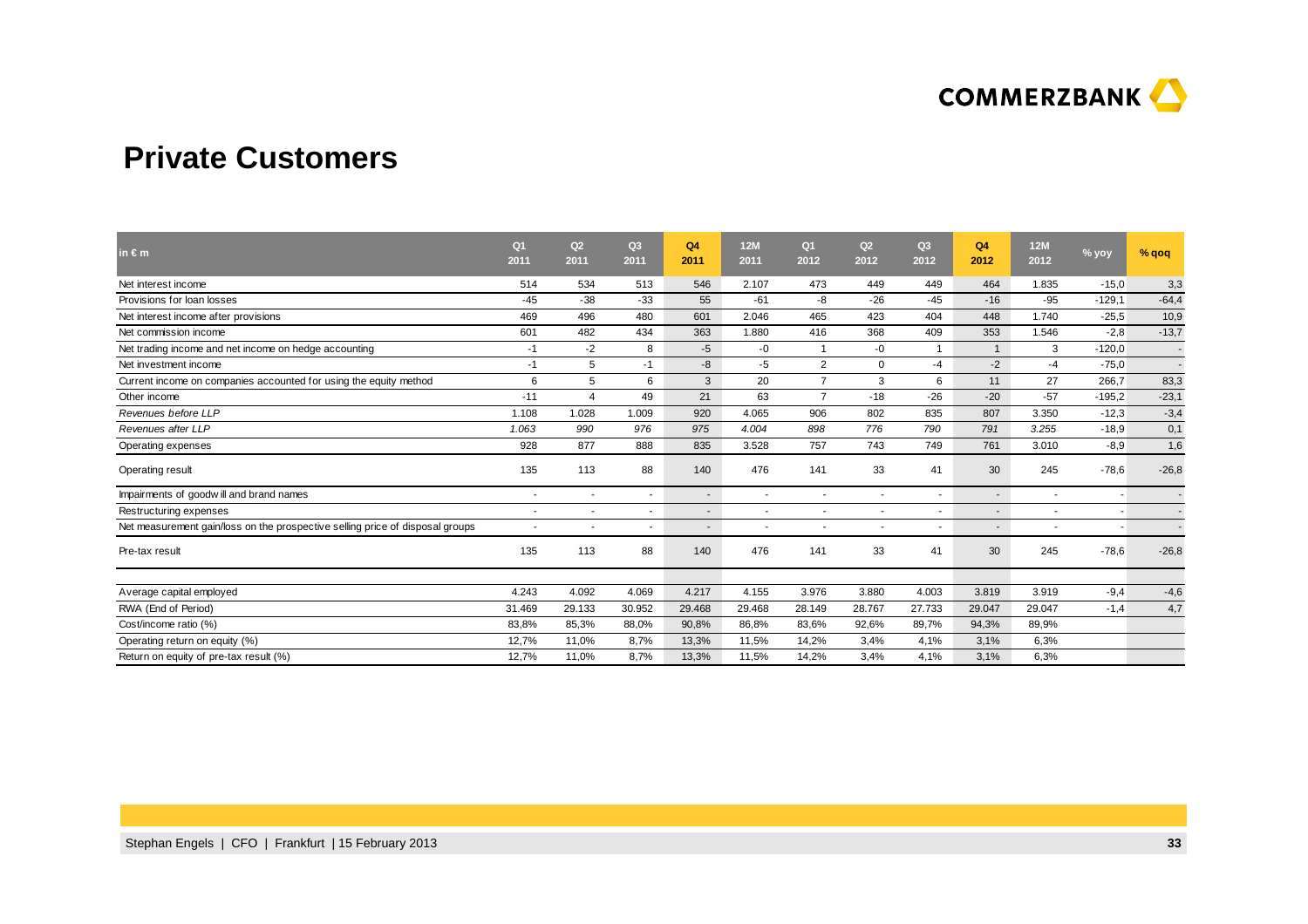

### **Mittelstandsbank**

| in $\epsilon$ m                                                               | Q <sub>1</sub><br>2011 | Q2<br>2011 | Q <sub>3</sub><br>2011 | Q <sub>4</sub><br>2011   | 12M<br>2011 | Q <sub>1</sub><br>2012   | Q2<br>2012 | Q <sub>3</sub><br>2012 | Q4<br>2012 | <b>12M</b><br>2012       | % yoy    | % qoq    |
|-------------------------------------------------------------------------------|------------------------|------------|------------------------|--------------------------|-------------|--------------------------|------------|------------------------|------------|--------------------------|----------|----------|
| Net interest income                                                           | 534                    | 606        | 551                    | 563                      | 2.254       | 543                      | 488        | 469                    | 454        | 1.954                    | $-19,4$  | $-3,2$   |
| Provisions for loan losses                                                    | $-11$                  | 28         | $-58$                  | $-149$                   | $-190$      | 35                       | $-32$      | 9                      | $-42$      | $-30$                    | $-71,8$  | $-566,7$ |
| Net interest income after provisions                                          | 523                    | 634        | 493                    | 414                      | 2.064       | 578                      | 456        | 478                    | 412        | 1.924                    | $-0,5$   | $-13,8$  |
| Net commission income                                                         | 292                    | 279        | 271                    | 274                      | 1.116       | 270                      | 272        | 258                    | 261        | 1.061                    | $-4,7$   | 1,2      |
| Net trading income and net income on hedge accounting                         | 18                     | -6         | $-1$                   | $-50$                    | $-39$       | $-13$                    | -1         | $-13$                  | 3          | $-22$                    | $-106,0$ | $-123,1$ |
| Net investment income                                                         | $-10$                  | $-17$      | $-10$                  | -8                       | $-45$       | $-1$                     | -6         | $\sim$                 | 38         | 31                       | $-575,0$ | #DIV/0!  |
| Current income on companies accounted for using the equity method             | 2                      | 5          | 2                      | $\overline{2}$           | 11          | ٠                        |            | 3                      | 3          | 6                        | 50,0     |          |
| Other income                                                                  | 4                      | $-2$       | $-5$                   | 2                        | $-4$        | -8                       | $-7$       | $-4$                   | 5          | $-14$                    | 150,0    | $-225,0$ |
| Revenues before LLP                                                           | 837                    | 865        | 808                    | 783                      | 3.293       | 791                      | 748        | 713                    | 764        | 3.016                    | $-2,4$   | 7,2      |
| Revenues after LLP                                                            | 826                    | 893        | 750                    | 634                      | 3.103       | 826                      | 716        | 722                    | 722        | 2.986                    | 13,9     | 0,0      |
| Operating expenses                                                            | 393                    | 378        | 400                    | 344                      | 1.515       | 338                      | 326        | 327                    | 346        | 1.337                    | 0,6      | 5,8      |
| Operating result                                                              | 433                    | 515        | 350                    | 290                      | 1.588       | 488                      | 390        | 395                    | 376        | 1.649                    | 29,7     | $-4,8$   |
| Impairments of goodwill and brand names                                       |                        |            | $\blacksquare$         | $\blacksquare$           | ٠           | ÷.                       |            |                        |            | $\blacksquare$           |          |          |
| Restructuring expenses                                                        |                        |            | ۰                      | $\overline{\phantom{a}}$ | ٠           | $\overline{\phantom{a}}$ |            |                        |            |                          |          |          |
| Net measurement gain/loss on the prospective selling price of disposal groups |                        |            | ۰                      | $\overline{\phantom{a}}$ | ÷           |                          |            |                        |            | $\overline{\phantom{a}}$ |          |          |
| Pre-tax result                                                                | 433                    | 515        | 350                    | 290                      | 1.588       | 488                      | 390        | 395                    | 376        | 1.649                    | 29,7     | $-4,8$   |
|                                                                               |                        |            |                        |                          |             |                          |            |                        |            |                          |          |          |
| Average capital employed                                                      | 7.235                  | 6.750      | 6.925                  | 6.921                    | 6.958       | 5.974                    | 5.707      | 5.766                  | 5.637      | 5.771                    | $-18,5$  | $-2,2$   |
| RWA (End of Period)                                                           | 65.276                 | 65.914     | 67.477                 | 60.339                   | 60.339      | 53.971                   | 53.191     | 53.516                 | 53.814     | 53.814                   | $-10,8$  | 0,6      |
| Cost/income ratio (%)                                                         | 47,0%                  | 43,7%      | 49,5%                  | 43,9%                    | 46,0%       | 42,7%                    | 43,6%      | 45,9%                  | 45,3%      | 44,3%                    |          |          |
| Operating return on equity (%)                                                | 23,9%                  | 30,5%      | 20,2%                  | 16,8%                    | 22,8%       | 32,7%                    | 27,3%      | 27,4%                  | 26,7%      | 28,6%                    |          |          |
| Return on equity of pre-tax result (%)                                        | 23,9%                  | 30,5%      | 20,2%                  | 16,8%                    | 22,8%       | 32,7%                    | 27,3%      | 27,4%                  | 26,7%      | 28,6%                    |          |          |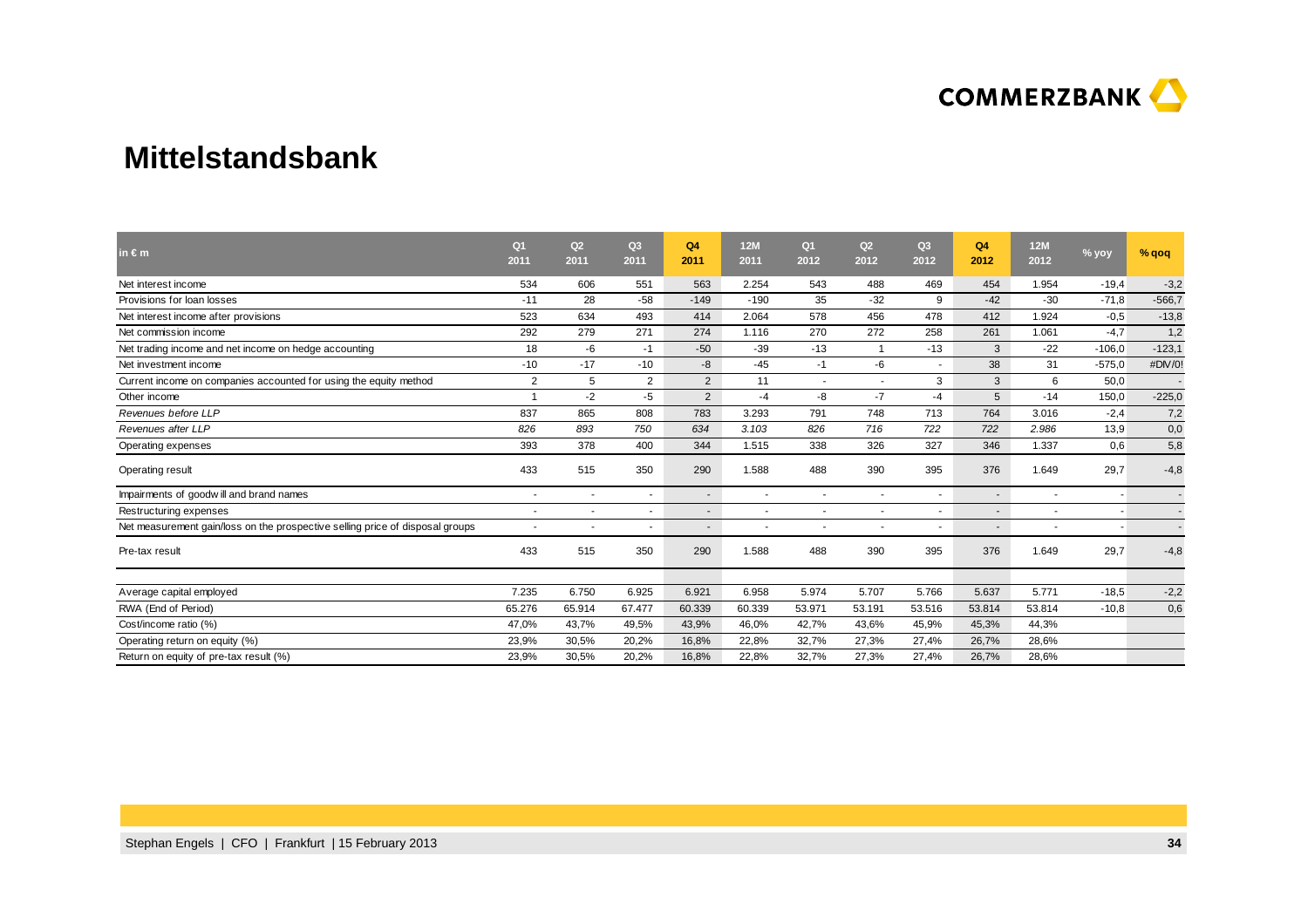

## **Central & Eastern Europe**

| in $\epsilon$ m                                                               | Q <sub>1</sub><br>2011   | Q2<br>2011               | Q3<br>2011 | Q <sub>4</sub><br>2011   | 12M<br>2011              | Q <sub>1</sub><br>2012   | Q2<br>2012               | Q3<br>2012 | Q4<br>2012               | 12M<br>2012              | % yoy    | $%$ qoq  |
|-------------------------------------------------------------------------------|--------------------------|--------------------------|------------|--------------------------|--------------------------|--------------------------|--------------------------|------------|--------------------------|--------------------------|----------|----------|
| Net interest income                                                           | 137                      | 147                      | 150        | 139                      | 573                      | 120                      | 121                      | 120        | 121                      | 482                      | $-12,9$  | 0,8      |
| Provisions for loan losses                                                    | $-27$                    | -9                       | $-26$      | $-24$                    | $-86$                    | $-18$                    | $-35$                    | $-28$      | $-24$                    | $-105$                   | 0,0      | $-14,3$  |
| Net interest income after provisions                                          | 110                      | 138                      | 124        | 115                      | 487                      | 102                      | 86                       | 92         | 97                       | 377                      | $-15,7$  | 5,4      |
| Net commission income                                                         | 48                       | 50                       | 48         | 41                       | 187                      | 50                       | 47                       | 47         | 44                       | 188                      | 7,3      | $-6,4$   |
| Net trading income and net income on hedge accounting                         | 24                       | 22                       | 32         | 169                      | 247                      | 38                       | 28                       | 24         | 13                       | 103                      | $-92,3$  | $-45,8$  |
| Net investment income                                                         | -1                       | $-0$                     | 6          | $-4$                     |                          | $\overline{1}$           | 5                        | 2          | $\overline{1}$           | 9                        | $-125,0$ | $-50,0$  |
| Current income on companies accounted for using the equity method             |                          | $\overline{\phantom{a}}$ | ٠          | $\overline{\phantom{a}}$ | ٠                        | $\overline{\phantom{a}}$ | $\overline{\phantom{a}}$ |            | ۰                        | ٠                        |          |          |
| Other income                                                                  | 10                       | 6                        | 10         | 10 <sup>10</sup>         | 36                       | 11                       | 9                        | 8          | 8                        | 36                       | $-20,0$  | 0,0      |
| Revenues before LLP                                                           | 218                      | 225                      | 246        | 355                      | 1.044                    | 220                      | 210                      | 201        | 187                      | 818                      | $-47,3$  | $-7,0$   |
| Revenues after LLP                                                            | 191                      | 216                      | 220        | 331                      | 958                      | 202                      | 175                      | 173        | 163                      | 713                      | $-50,8$  | $-5,8$   |
| Operating expenses                                                            | 131                      | 133                      | 130        | 137                      | 531                      | 115                      | 116                      | 121        | 121                      | 473                      | $-11,7$  | 0,0      |
| Operating result                                                              | 60                       | 83                       | 90         | 194                      | 427                      | 87                       | 59                       | 52         | 42                       | 240                      | $-78,4$  | $-19,2$  |
| Impairments of goodwill and brand names                                       |                          |                          | ٠          | $\overline{\phantom{a}}$ | $\overline{\phantom{a}}$ | $\blacksquare$           |                          |            | ٠                        | $\sim$                   |          |          |
| Restructuring expenses                                                        | $\overline{\phantom{a}}$ | $\overline{\phantom{a}}$ | $\sim$     | $\overline{\phantom{a}}$ | $\overline{\phantom{a}}$ | $\overline{\phantom{a}}$ | $\overline{\phantom{a}}$ |            | $\overline{\phantom{a}}$ | $\overline{\phantom{a}}$ |          |          |
| Net measurement gain/loss on the prospective selling price of disposal groups |                          |                          | ٠          | $\blacksquare$           |                          |                          | $-86$                    | 3          | $-185$                   | $-268$                   |          |          |
| Pre-tax result                                                                | 60                       | 83                       | 90         | 194                      | 427                      | 87                       | $-27$                    | 55         | $-143$                   | $-28$                    | $-173,7$ | $-360,0$ |
| Average capital employed                                                      | 1.745                    | 1.810                    | 1.839      | 1.853                    | 1.812                    | 1.893                    | 1.885                    | 1.601      | 1.673                    | 1.763                    | $-9,7$   | 4,6      |
| RWA (End of Period)                                                           | 16.084                   | 16.511                   | 16.211     | 17.004                   | 17.004                   | 16.711                   | 15.971                   | 15.654     | 15.279                   | 15.279                   | $-10,1$  | $-2,4$   |
| Cost/income ratio (%)                                                         | 60,1%                    | 59,1%                    | 52,8%      | 38,6%                    | 50,9%                    | 52,3%                    | 55,2%                    | 60,2%      | 64,7%                    | 57,8%                    |          |          |
| Operating return on equity (%)                                                | 13,8%                    | 18,3%                    | 19,6%      | 41,9%                    | 23,6%                    | 18,4%                    | 12,5%                    | 13,0%      | 10,0%                    | 13,6%                    |          |          |
| Return on equity of pre-tax result (%)                                        | 13,8%                    | 18,3%                    | 19,6%      | 41,9%                    | 23,6%                    | 18,4%                    | $-5,7%$                  | 13,7%      | $-34,2%$                 | $-1,6%$                  |          |          |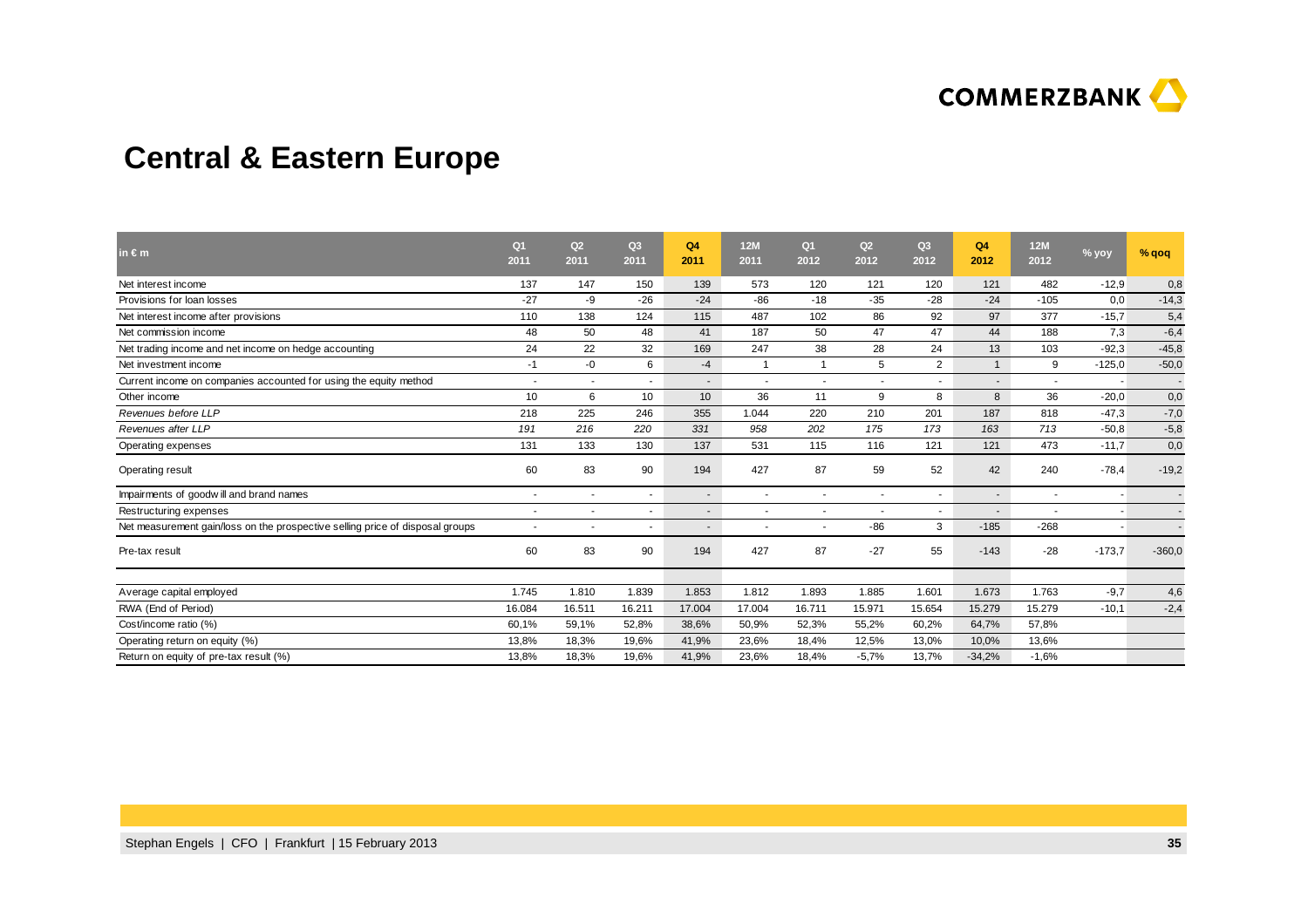

## **Corporates & Markets**

| in $\epsilon$ m                                                               | Q <sub>1</sub><br>2011   | Q2<br>2011               | Q <sub>3</sub><br>2011 | Q4<br>2011               | 12M<br>2011 | Q <sub>1</sub><br>2012   | Q2<br>2012               | Q <sub>3</sub><br>2012 | Q4<br>2012  | 12M<br>2012 | % yoy     | $%$ qoq  |
|-------------------------------------------------------------------------------|--------------------------|--------------------------|------------------------|--------------------------|-------------|--------------------------|--------------------------|------------------------|-------------|-------------|-----------|----------|
| Net interest income                                                           | 160                      | 225                      | 141                    | 306                      | 832         | 119                      | 113                      | 143                    | 171         | 546         | $-44,1$   | 19,6     |
| Provisions for loan losses                                                    | 0                        | $-31$                    | $-59$                  | $-56$                    | $-146$      | $-27$                    | $-23$                    | 17                     | $-19$       | $-52$       | $-66,1$   | $-211,8$ |
| Net interest income after provisions                                          | 160                      | 194                      | 82                     | 250                      | 686         | 92                       | 90                       | 160                    | 152         | 494         | $-39,2$   | $-5,0$   |
| Net commission income                                                         | 48                       | 92                       | 78                     | 82                       | 300         | 83                       | 60                       | 102                    | 74          | 319         | $-9,8$    | $-27,5$  |
| Net trading income and net income on hedge accounting                         | 456                      | 370                      | 202                    | 41                       | 1.069       | 195                      | 208                      | 157                    | $-26$       | 534         | $-163,4$  | $-116,6$ |
| Net investment income                                                         | 4                        | 26                       | 4                      | $-4$                     | 30          | 3                        |                          | 121                    | 83          | 208         | $-2175,0$ | $-31,4$  |
| Current income on companies accounted for using the equity method             |                          | 11                       | $\overline{2}$         | $\overline{2}$           | 15          | 6                        | 3                        | 3                      | $\mathbf 0$ | 12          | $-100,0$  | $-100,0$ |
| Other income                                                                  | 11                       | $-14$                    | 21                     | $-30$                    | $-12$       | $-9$                     | $\overline{4}$           | $-29$                  | 11          | $-23$       | $-136,7$  | $-137,9$ |
| Revenues before LLP                                                           | 679                      | 710                      | 448                    | 397                      | 2.234       | 397                      | 389                      | 497                    | 313         | 1.596       | $-21,2$   | $-37,0$  |
| Revenues after LLP                                                            | 679                      | 679                      | 389                    | 341                      | 2.088       | 370                      | 366                      | 514                    | 294         | 1.544       | $-13,8$   | $-42,8$  |
| Operating expenses                                                            | 439                      | 398                      | 354                    | 314                      | 1.505       | 340                      | 321                      | 323                    | 363         | 1.347       | 15,6      | 12,4     |
| Operating result                                                              | 240                      | 281                      | 35                     | 27                       | 583         | 30                       | 45                       | 191                    | $-69$       | 197         | $-355,6$  | $-136,1$ |
| Impairments of goodwill and brand names                                       |                          |                          | $\sim$                 | $\blacksquare$           | $\sim$      | ٠                        | $\blacksquare$           |                        |             |             |           |          |
| Restructuring expenses                                                        | $\overline{\phantom{a}}$ | $\overline{\phantom{a}}$ | $\sim$                 | $\overline{\phantom{a}}$ | $\sim$      | $\overline{\phantom{a}}$ | $\overline{\phantom{a}}$ |                        |             |             |           |          |
| Net measurement gain/loss on the prospective selling price of disposal groups |                          |                          |                        | $\blacksquare$           | ٠           |                          |                          |                        |             |             |           |          |
| Pre-tax result                                                                | 240                      | 281                      | 35                     | 27                       | 583         | 30                       | 45                       | 191                    | $-69$       | 197         | $-355,6$  | $-136,1$ |
|                                                                               |                          |                          |                        |                          |             |                          |                          |                        |             |             |           |          |
| Average capital employed                                                      | 4.204                    | 3.777                    | 3.495                  | 3.751                    | 3.807       | 3.244                    | 3.233                    | 3.081                  | 3.285       | 3.211       | $-12,4$   | 6,6      |
| RWA (End of Period)                                                           | 40.287                   | 36.661                   | 37.104                 | 35.564                   | 35.564      | 32.310                   | 26.129                   | 29.891                 | 29.776      | 29.776      | $-16,3$   | $-0,4$   |
| Cost/income ratio (%)                                                         | 64,7%                    | 56,1%                    | 79,0%                  | 79,1%                    | 67,4%       | 85,6%                    | 82,5%                    | 65,0%                  | 116,0%      | 84,4%       |           |          |
| Operating return on equity (%)                                                | 22,8%                    | 29,8%                    | 4,0%                   | 2,9%                     | 15,3%       | 3,7%                     | 5,6%                     | 24,8%                  | $-8,4%$     | 6,1%        |           |          |
| Return on equity of pre-tax result (%)                                        | 22,8%                    | 29,8%                    | 4,0%                   | 2,9%                     | 15,3%       | 3,7%                     | 5,6%                     | 24,8%                  | $-8,4%$     | 6,1%        |           |          |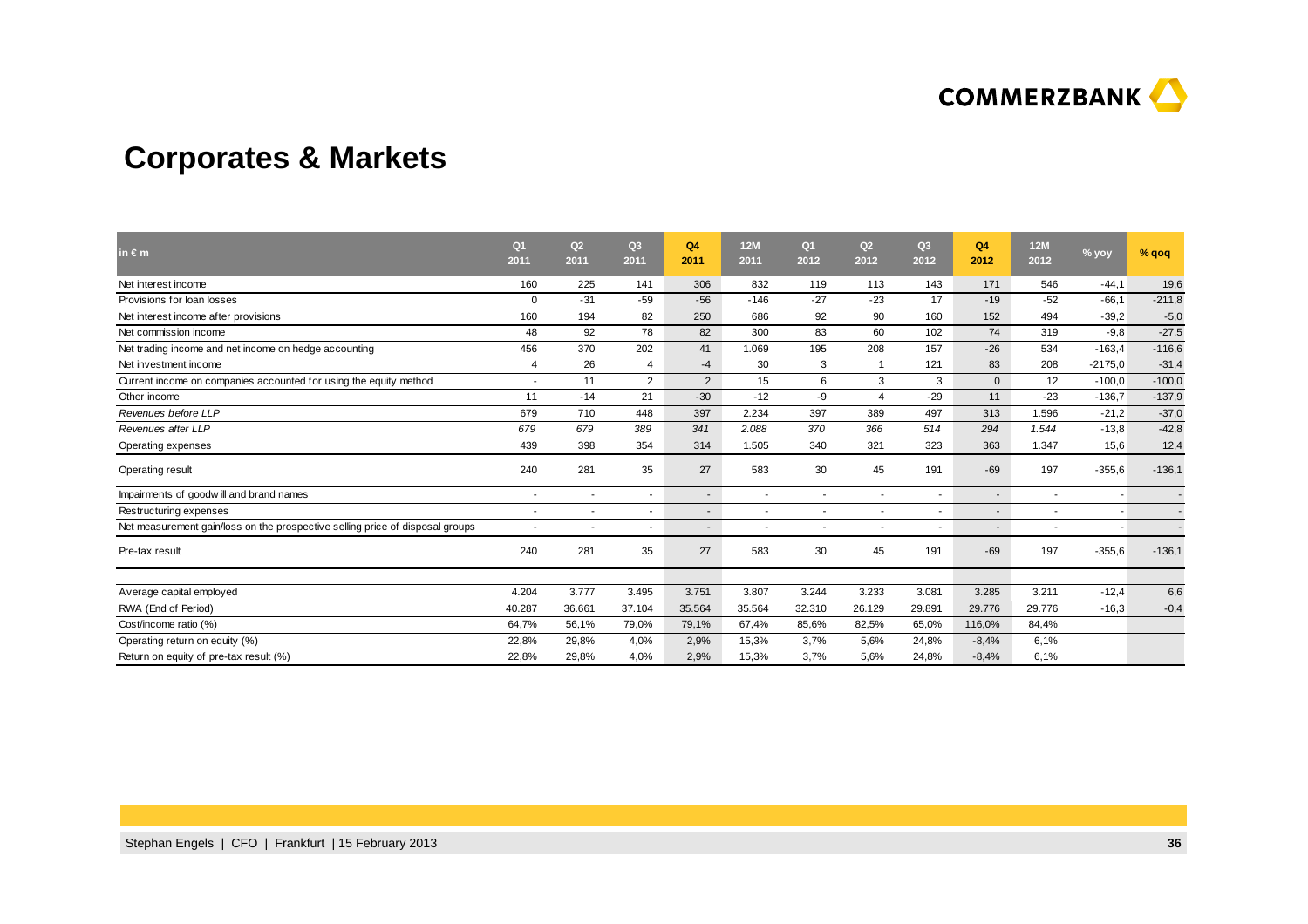

### **Non-Core Assets**

| in $\epsilon$ m                                                               | Q <sub>1</sub><br>2011 | Q2<br>2011     | Q3<br>2011     | Q4<br>2011               | 12M<br>2011    | Q <sub>1</sub><br>2012   | Q2<br>2012 | Q <sub>3</sub><br>2012 | Q4<br>2012               | 12M<br>2012    | % yoy     | $%$ qoq    |
|-------------------------------------------------------------------------------|------------------------|----------------|----------------|--------------------------|----------------|--------------------------|------------|------------------------|--------------------------|----------------|-----------|------------|
| Net interest income                                                           | 274                    | 235            | 225            | 207                      | 941            | 186                      | 158        | 158                    | 187                      | 689            | $-9.7$    | 18.4       |
| Provisions for loan losses                                                    | $-236$                 | $-231$         | $-255$         | $-181$                   | $-903$         | $-178$                   | $-301$     | $-383$                 | $-512$                   | $-1,374$       | 182.9     | 33.7       |
| Net interest income after provisions                                          | 38                     | $\overline{4}$ | $-30$          | 26                       | 38             | 8                        | $-143$     | $-225$                 | $-325$                   | $-685$         | $-1350.0$ | 44.4       |
| Net commission income                                                         | 50                     | 60             | 40             | $-16$                    | 134            | 30                       | 19         | 25                     | 30                       | 104            | $-287.5$  | 20.0       |
| Net trading income and net income on hedge accounting                         | -86                    | 51             | $-39$          | 197                      | 123            | $-215$                   | 124        | $-100$                 | $-53$                    | $-244$         | $-126.9$  | $-47.0$    |
| Net investment income                                                         | $-40$                  | $-939$         | $-1,371$       | $-1,446$                 | $-3,796$       | $-203$                   | $-54$      | $-79$                  | 13                       | $-323$         | $-100.9$  | $-116.5$   |
| Current income on companies accounted for using the equity method             | -8                     | $-7$           | $\blacksquare$ | 6                        | -9             | $-1$                     | -1         |                        | $-2$                     | $-2$           |           |            |
| Other income                                                                  | 5                      | $-13$          | $-2$           | $-60$                    | $-70$          | 26                       | -8         | -5                     | $-12$                    | $\overline{1}$ | $-80.0$   | 140.0      |
| Revenues before LLP                                                           | 195                    | $-613$         | $-1,147$       | $-1,112$                 | $-2,677$       | $-177$                   | 240        | -1                     | 163                      | 225            | $-114.7$  | $-16400.0$ |
| Revenues after LLP                                                            | $-41$                  | $-844$         | $-1,402$       | $-1,293$                 | $-3,580$       | $-355$                   | $-61$      | $-384$                 | $-349$                   | $-1,149$       | $-73.0$   | $-9.1$     |
| Operating expenses                                                            | 118                    | 113            | 109            | 98                       | 438            | 98                       | 88         | 92                     | 98                       | 376            | 0.0       | 6.5        |
| Operating result                                                              | $-159$                 | $-957$         | $-1,511$       | $-1,391$                 | $-4,018$       | $-453$                   | $-149$     | $-476$                 | $-447$                   | $-1,525$       | $-67.9$   | $-6.1$     |
| Impairments of goodwill and brand names                                       |                        |                | ٠              | $\blacksquare$           | ÷              | $\overline{\phantom{a}}$ |            |                        | $\overline{\phantom{a}}$ | ٠.             |           |            |
| Restructuring expenses                                                        |                        |                | ٠              | $\overline{\phantom{a}}$ | $\blacksquare$ | 34                       | 9          |                        | $\mathbf{0}$             | 43             |           |            |
| Net measurement gain/loss on the prospective selling price of disposal groups |                        |                | ٠              | $\blacksquare$           |                | $\blacksquare$           |            |                        | $\blacksquare$           | ٠              |           |            |
| Pre-tax result                                                                | $-159$                 | $-957$         | $-1,511$       | $-1,391$                 | $-4,018$       | $-487$                   | $-158$     | $-476$                 | $-447$                   | $-1,568$       | $-67.9$   | $-6.1$     |
| Average capital employed                                                      | 6,927                  | 6,415          | 6,644          | 10,578                   | 7,641          | 10,226                   | 10,118     | 10,053                 | 9,617                    | 10,003         | $-9.1$    | $-4.3$     |
| RWA (End of Period)                                                           | 71,308                 | 69,304         | 71,012         | 68,493                   | 68,493         | 66,543                   | 63,069     | 64,570                 | 67,782                   | 67,782         | $-1.0$    | 5.0        |
|                                                                               | 60.5%                  | n/a            | n/a            |                          | n/a            | n/a                      | 36.7%      | n/a                    | 60.1%                    | 167.1%         |           |            |
| Cost/income ratio (%)                                                         | $-9.2%$                | $-59.7%$       |                | n/a                      |                | $-17.7%$                 | $-5.9%$    |                        | $-18.6%$                 | $-15.2%$       |           |            |
| Operating return on equity (%)                                                |                        |                | $-91.0%$       | $-52.6%$                 | $-52.6%$       |                          |            | $-18.9%$               |                          |                |           |            |
| Return on equity of pre-tax result (%)                                        | $-9.2%$                | $-59.7%$       | $-91.0%$       | $-52.6%$                 | $-52.6%$       | $-19.0%$                 | $-6.2%$    | $-18.9%$               | $-18.6%$                 | $-15.7%$       |           |            |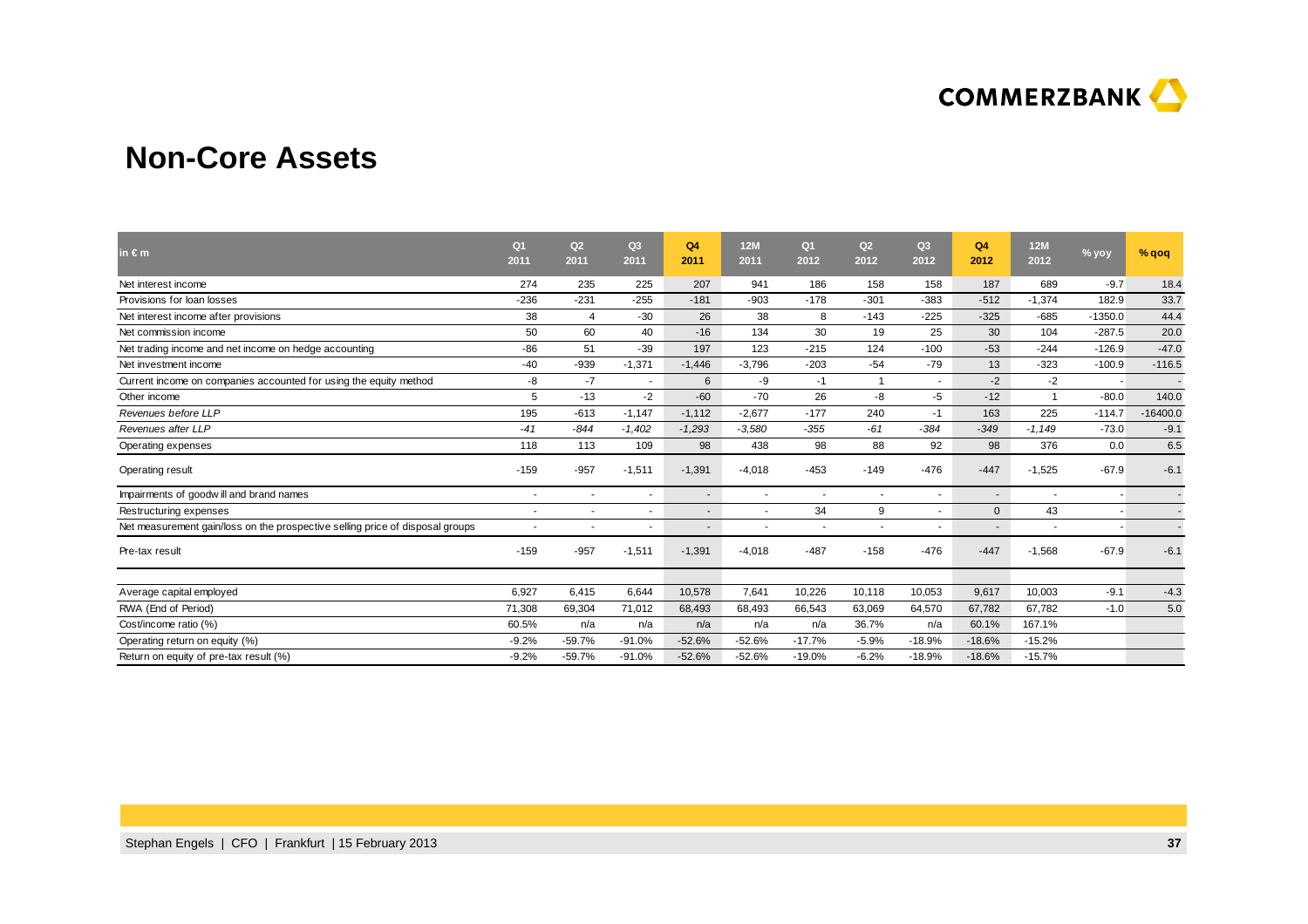

## **Portfolio Restructuring Unit**

| in $\epsilon$ m                                                               | Q <sub>1</sub><br>2011   | Q2<br>2011               | Q3<br>2011               | Q4<br>2011               | <b>12M</b><br>2011       | Q <sub>1</sub><br>2012   | Q2<br>2012               | Q <sub>3</sub><br>2012   | Q4<br>2012               | <b>12M</b><br>2012       | % yoy                    | $%$ qoq |
|-------------------------------------------------------------------------------|--------------------------|--------------------------|--------------------------|--------------------------|--------------------------|--------------------------|--------------------------|--------------------------|--------------------------|--------------------------|--------------------------|---------|
| Net interest income                                                           | 5                        | 13                       | $\overline{7}$           | 24                       | 49                       | 5                        | 37                       | $\sim$                   | $\mathbf 0$              | 42                       | $\overline{\phantom{a}}$ |         |
| Provisions for loan losses                                                    |                          | 3                        | 17                       | $-26$                    | $-5$                     | $-16$                    | 13                       | $\sim$                   | $\mathbf 0$              | $-3$                     |                          |         |
| Net interest income after provisions                                          | 6                        | 16                       | 24                       | $-2$                     | 44                       | $-11$                    | 50                       | $\sim$                   | $\mathbf{0}$             | 39                       |                          |         |
| Net commission income                                                         | 0                        | $\Omega$                 | -0                       | $\mathbf{0}$             | $\mathbf 0$              | $\mathbf 0$              | $-0$                     | $\sim$                   | $\mathbf{0}$             | $-0$                     |                          |         |
| Net trading income and net income on hedge accounting                         | 61                       | 72                       | $-219$                   | $-22$                    | $-108$                   | 169                      | $-23$                    | $\sim$                   | $-0$                     | 146                      |                          |         |
| Net investment income                                                         | 18                       | $-7$                     | -0                       | $-7$                     | $\overline{4}$           | 17                       | 11                       | $\overline{\phantom{a}}$ | $-0$                     | 28                       |                          |         |
| Current income on companies accounted for using the equity method             | $\sim$                   | $\overline{\phantom{a}}$ | $\overline{\phantom{a}}$ | $\overline{\phantom{a}}$ | $\overline{\phantom{a}}$ | $\overline{\phantom{a}}$ | $\overline{\phantom{a}}$ | $\overline{\phantom{a}}$ | $\blacksquare$           | $\overline{\phantom{a}}$ |                          |         |
| Other income                                                                  | -0                       | $-1$                     | -0                       | $-6$                     | $-7$                     |                          | $-1$                     | $\sim$                   | $-0$                     | -0                       | $\overline{\phantom{a}}$ |         |
| Revenues before LLP                                                           | 84                       | 77                       | $-212$                   | $-11$                    | $-62$                    | 192                      | 24                       | $\sim$                   | $-0$                     | 216                      |                          |         |
| Revenues after LLP                                                            | 85                       | 80                       | $-195$                   | $-37$                    | $-67$                    | 176                      | 37                       | ۰                        | $-0$                     | 213                      |                          |         |
| Operating expenses                                                            | 22                       | 16                       | 17                       | 8                        | 63                       | 12                       | 17                       | $\sim$                   | $-0$                     | 29                       |                          |         |
| Operating result                                                              | 63                       | 64                       | $-212$                   | $-45$                    | $-130$                   | 164                      | 20                       |                          | $-0$                     | 184                      |                          |         |
| Impairments of goodwill and brand names                                       | $\overline{\phantom{a}}$ | $\overline{\phantom{a}}$ | $\overline{\phantom{a}}$ | $\sim$                   | $\overline{\phantom{a}}$ | $\overline{\phantom{a}}$ | $\overline{\phantom{a}}$ | $\blacksquare$           | $\sim$                   | $\overline{\phantom{a}}$ |                          |         |
| Restructuring expenses                                                        | $\overline{\phantom{a}}$ | $\overline{\phantom{a}}$ | $\sim$                   | $\overline{\phantom{a}}$ |                          | ٠                        |                          | $\sim$                   | $\overline{\phantom{a}}$ |                          |                          |         |
| Net measurement gain/loss on the prospective selling price of disposal groups | $\overline{\phantom{a}}$ | $\overline{\phantom{a}}$ | $\overline{\phantom{a}}$ | $\overline{\phantom{a}}$ | $\overline{\phantom{a}}$ | $\overline{\phantom{a}}$ | $\overline{\phantom{a}}$ | $\overline{\phantom{a}}$ | $\overline{\phantom{a}}$ | $\overline{\phantom{a}}$ |                          |         |
| Pre-tax result                                                                | 63                       | 64                       | $-212$                   | $-45$                    | $-130$                   | 164                      | 20                       |                          | $-0$                     | 184                      |                          |         |
| Average capital employed                                                      | 1.159                    | 1.128                    | 978                      | 1.533                    | 1.200                    | 1.704                    | 1.052                    | $\sim$                   | $\overline{\phantom{a}}$ | 1.378                    | $-100,0$                 |         |
| RWA (End of Period)                                                           | 9.316                    | 8.841                    | 9.238                    | 10.772                   | 10.772                   | 9.504                    | 8.975                    | $\sim$                   | $\overline{\phantom{a}}$ | $\overline{\phantom{a}}$ | $-100,0$                 |         |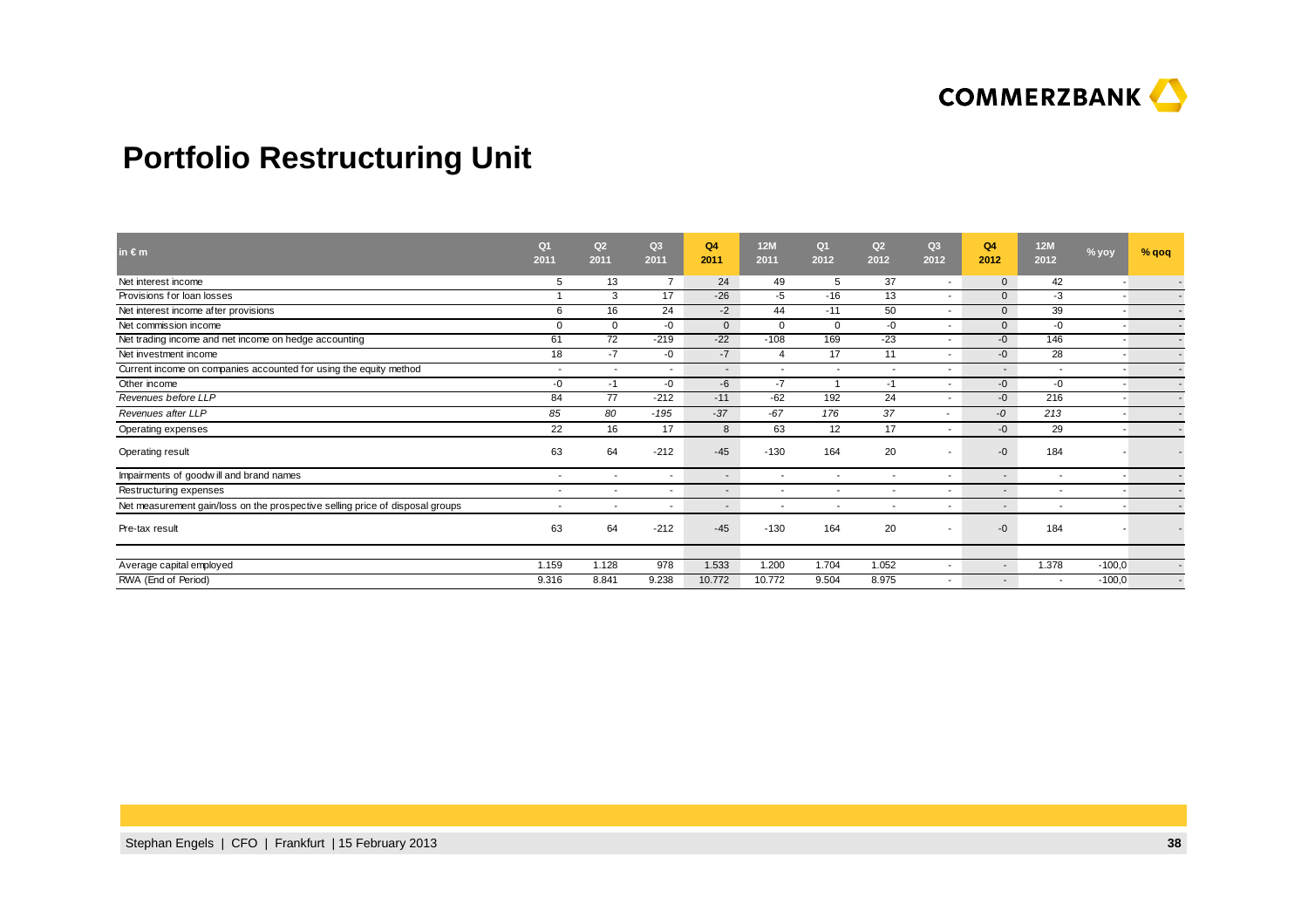

### **Others & Consolidation**

| in $\epsilon$ m                                                               | Q <sub>1</sub><br>2011 | Q2<br>2011               | Q3<br>2011 | Q <sub>4</sub><br>2011   | 12M<br>2011              | Q <sub>1</sub><br>2012   | Q2<br>2012               | Q <sub>3</sub><br>2012 | Q4<br>2012   | 12M<br>2012              | % yoy    | % qoq     |
|-------------------------------------------------------------------------------|------------------------|--------------------------|------------|--------------------------|--------------------------|--------------------------|--------------------------|------------------------|--------------|--------------------------|----------|-----------|
| Net interest income                                                           | 103                    | 30                       | 2          | $-167$                   | $-32$                    | $-17$                    | -33                      | 40                     | 1            | -9                       | $-100,6$ | $-97,5$   |
| Provisions for loan losses                                                    | $\mathbf 0$            | $-0$                     |            | $\mathbf{0}$             |                          | $\mathbf 0$              | -0                       | -0                     | $-1$         | $-1$                     |          |           |
| Net interest income after provisions                                          | 103                    | 30                       | 3          | $-167$                   | $-31$                    | $-17$                    | $-33$                    | 40                     | $\mathbf{0}$ | $-10$                    | $-100,0$ | $-100,0$  |
| Net commission income                                                         | $-19$                  | $-35$                    | $-27$      | $-41$                    | $-122$                   | -6                       | -9                       | -1                     | $-11$        | $-27$                    | $-73,2$  | 1000,0    |
| Net trading income and net income on hedge accounting                         | 47                     | 69                       | 370        | 208                      | 694                      | 282                      | 217                      | 77                     | 25           | 601                      | $-88,0$  | $-67,5$   |
| Net investment income                                                         | 42                     | $-22$                    | 105        | 75                       | 200                      | 5                        | 20                       | $-10$                  | 117          | 132                      | 56,0     | $-1270,0$ |
| Current income on companies accounted for using the equity method             |                        | $-1$                     | 6          | $-0$                     | 5                        | $-1$                     | $\overline{\phantom{a}}$ | 4                      | $\sim$       | 3                        |          |           |
| Other income                                                                  | 322                    | 30                       | $-14$      | 909                      | 1.247                    | $-7$                     | $-22$                    | 23                     | $-14$        | $-20$                    | $-101,5$ | $-160,9$  |
| Revenues before LLP                                                           | 495                    | 71                       | 442        | 984                      | 1.992                    | 256                      | 173                      | 133                    | 118          | 680                      | $-88,0$  | $-11,3$   |
| Revenues after LLP                                                            | 495                    | 71                       | 443        | 984                      | 1.993                    | 256                      | 173                      | 133                    | 117          | 679                      | $-88,1$  | $-12,0$   |
| Operating expenses                                                            | 123                    | 115                      | 138        | 36                       | 412                      | 129                      | 120                      | 120                    | 84           | 453                      | 133,3    | $-30,0$   |
| Operating result                                                              | 372                    | $-44$                    | 305        | 948                      | 1.581                    | 127                      | 53                       | 13                     | 33           | 226                      | $-96,5$  | 153,8     |
| Impairments of goodwill and brand names                                       |                        | $\overline{a}$           | ۰          | $\blacksquare$           | $\overline{\phantom{a}}$ | $\overline{\phantom{a}}$ |                          |                        | ۰.           | $\overline{\phantom{a}}$ |          |           |
| Restructuring expenses                                                        |                        | $\overline{\phantom{a}}$ | ٠          | $\overline{\phantom{a}}$ | $\overline{\phantom{a}}$ | $\overline{\phantom{a}}$ | $\overline{\phantom{a}}$ |                        | $\sim$       | ٠                        |          |           |
| Net measurement gain/loss on the prospective selling price of disposal groups |                        |                          | ۰          | $\blacksquare$           | $\overline{\phantom{a}}$ | $\overline{\phantom{a}}$ | $\overline{\phantom{a}}$ |                        | $\sim$       | $\overline{\phantom{a}}$ |          |           |
| Pre-tax result                                                                | 372                    | $-44$                    | 305        | 948                      | 1.581                    | 127                      | 53                       | 13                     | 33           | 226                      | $-96,5$  | 153,8     |
|                                                                               |                        |                          |            |                          |                          |                          |                          |                        |              |                          |          |           |
| Average capital employed                                                      | 6.901                  | 7.575                    | 4.837      | $-664$                   | 4.662                    | 1.549                    | 3.714                    | 5.456                  | 5.631        | 3.399                    | $-948,2$ | 3,2       |
| RWA (End of Period)                                                           | 14.527                 | 13.125                   | 12.183     | 14.954                   | 14.954                   | 15.753                   | 14.049                   | 14.948                 | 12.436       | 12.436                   | $-16,8$  | $-16,8$   |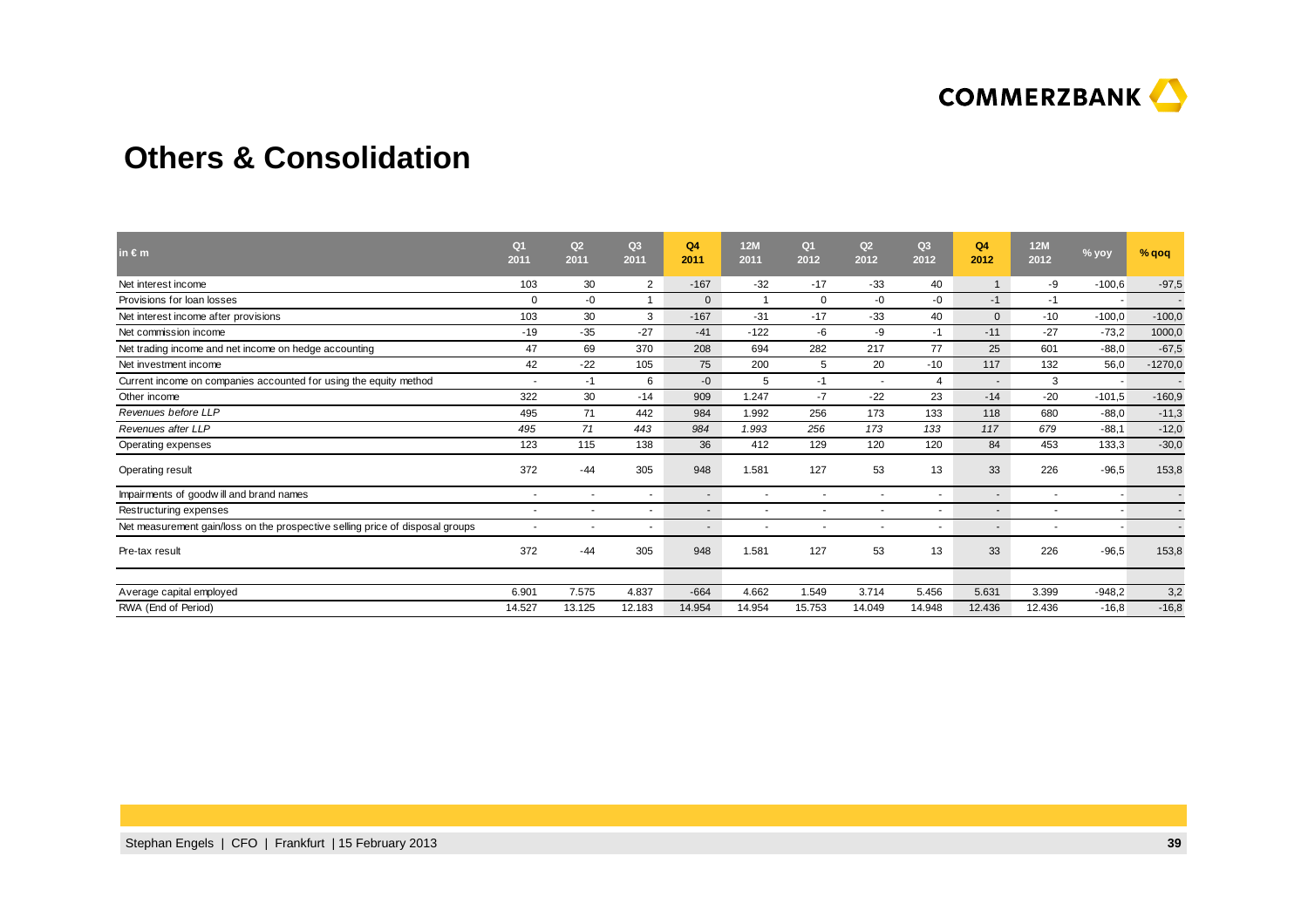

## **Group equity definitions**

| <b>Reconciliation of equity definitions</b>          | <b>Equity basis for RoE</b> |            |                                              |
|------------------------------------------------------|-----------------------------|------------|----------------------------------------------|
|                                                      | Q4 2012                     | <b>12M</b> |                                              |
| Equity definitions in €m                             | End of<br><b>Period</b>     | Average    |                                              |
| Subscribed capital                                   | 5,828                       | 5,609      |                                              |
| Capital reserve                                      | 11,681                      | 11,307     |                                              |
| Retained earnings                                    | 8,829                       | 9,110      |                                              |
| Silent participations SoFFin / Allianz               | 2,376                       | 2,466      |                                              |
| Currency translation reserve                         | $-38$                       | $-187$     |                                              |
| Consolidated P&L*)                                   | $-215$                      | 338        |                                              |
| Investors' Capital without non-controlling interests | 28,461                      | 28,643     | <b>Basis for RoE on net result</b>           |
| Non-controlling interests (IFRS)**)                  | 858                         | 801        |                                              |
| <b>Investors' Capital</b>                            | 29,319                      | 29,444     | Basis for operating RoE and pre-tax RoE<br>→ |
| Capital deductions, goodwill and other adjustments   | $-4,333$                    |            |                                              |
| Basel II core capital without hybrid capital         | 24,986                      |            |                                              |
| Hybrid capital                                       | 2,259                       |            |                                              |
| <b>Basel II Tier I capital</b>                       | 27,245                      |            |                                              |

\* After deduction of distribution to silent participants

\*\* excluding: Revaluation reserve and cash flow hedges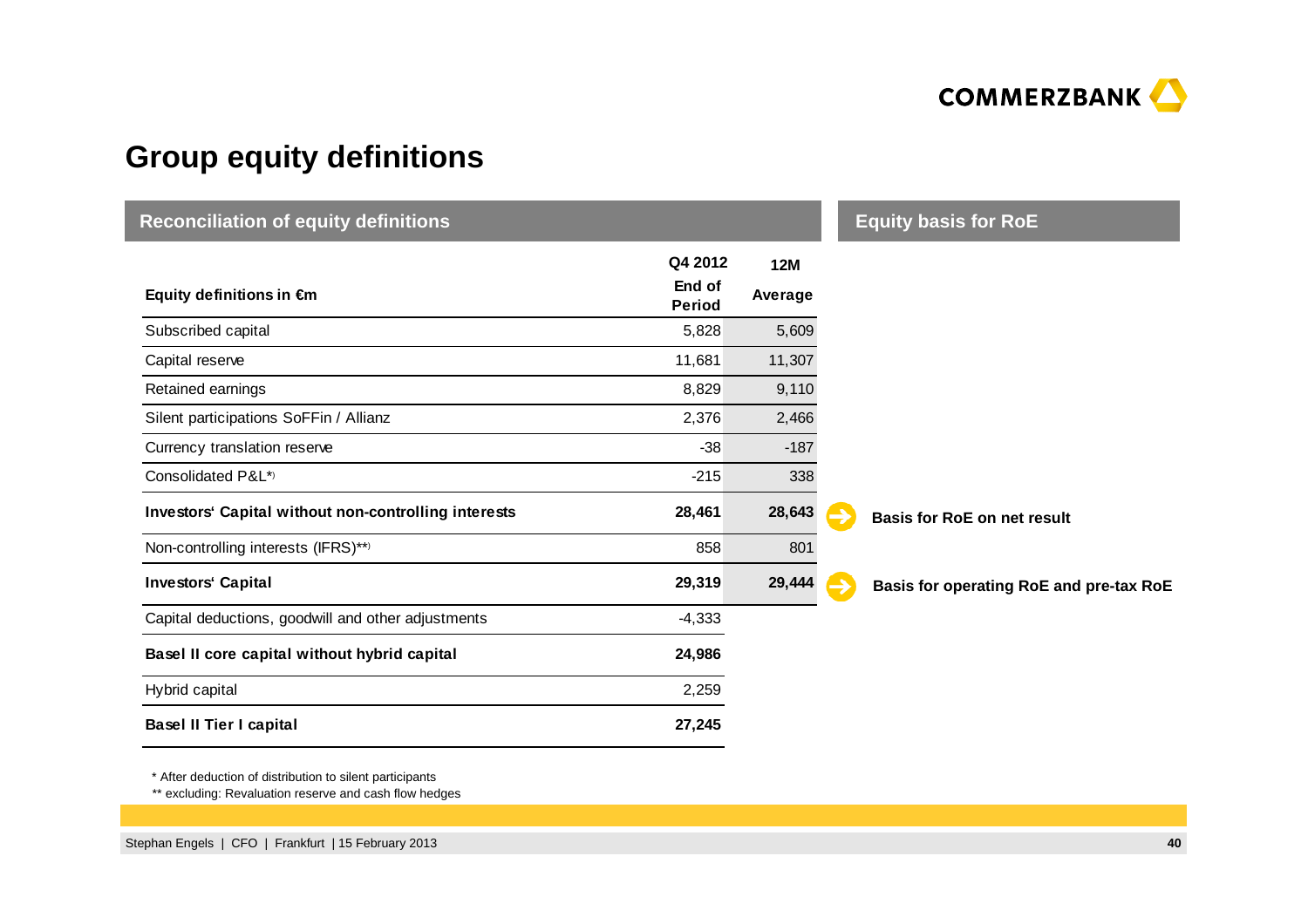

#### **For more information, please contact Commerzbank**´**<sup>s</sup> IR team:**

**Tanja Birkholz (Head of Investor Relations / Executive Management Board Member)**P: +49 69 136 23854M: tanja.birkholz@commerzbank.com

**Jürgen Ackermann** (Europe / US)P: +49 69 136 22338M: juergen.ackermann@commerzbank.com

**Dirk Bartsch (Strategic IR)** P: +49 69 136 2 2799 M: dirk.bartsch@commerzbank.com

**Ute Heiserer-Jäckel** (Retail Investors)P: +49 69 136 41874M: ute.heiserer-jaeckel@commerzbank.com

**Simone Nuxoll (Retail Investors)** P: +49 69 136 45660M: simone.nuxoll@commerzbank.com

**Michael H. Klein** (UK / Non-Euro Europe / Asia / Fixed Income)P: +49 69 136 24522M: michael.klein@commerzbank.com

> **ir@commerzbank.comwww.ir.commerzbank.com**